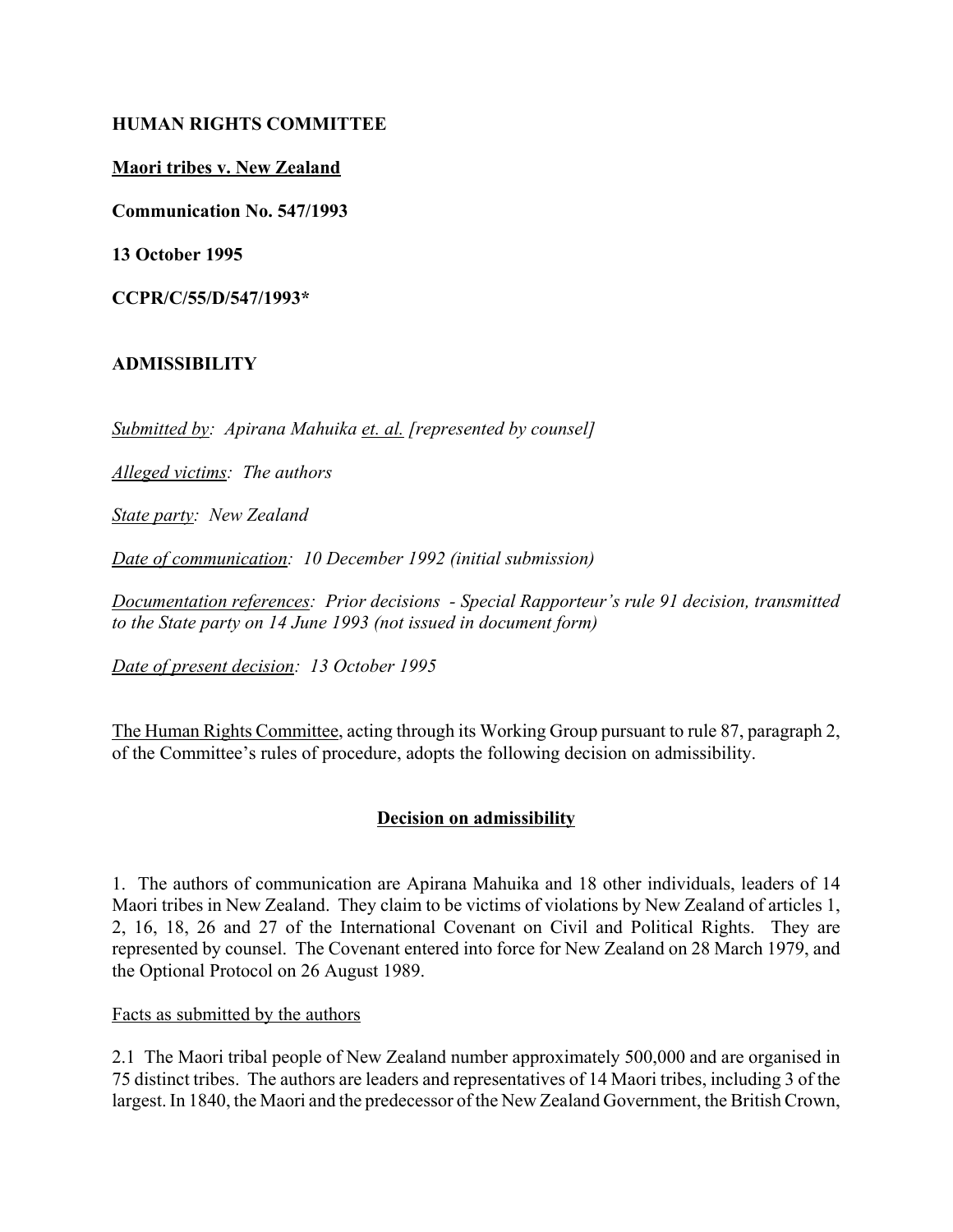signed the Treaty of Waitangi, which affirmed the rights of the Maori, including their right to selfdetermination and the right to control tribal fisheries. In the second article of the Treaty, the Crown guarantees to he Maori:

ìThe full exclusive and undisturbed possession of their lands, forests, fisheries and other properties which they may collectively or individually possess so long as it is their wish and desire to retain the same in their possession..."

2.2 In 1986, the Government of New Zealand amended the existing Fisheries Act and introduced a quota management system for the commercial use and exploitation of the country's fisheries. Section 88 (2) of the Fisheries Act provides "that nothing in this Act shall affect any Maori fishing rights". In 1987, the Maori tribes filed an application with the High Court of New Zealand, claiming that the implementation of the quota system would affect their tribal Treaty rights, and obtained interim injunctions against the Government.

2.3 In 1988, the Government started negotiations with the Maori, who were represented by four representatives. Many tribes unsuccessfully sought direct representation in the negotiations. The Maori gave their representatives a mandate to negotiate to obtain 50% of all New Zealand commercial fisheries. Dissatisfied with the results of the negotiations, the authors later revoked the authority of their representatives to act on their behalf.

2.4 In 1989, after negotiation and as an interim measure, the Maori agreed to the introduction of the Maori Fisheries Act 1989, which provided for the immediate transfer of 10% of all quota to a Maori Fisheries Commission which would administer the resource on behalf of the tribes. This allowed the introduction of the quota system to go ahead as scheduled. Negotiations continued until July 1992 on the basis that Maori tribes should control 50% of all available quota.

2.5 On 27 August 1992, the Maori negotiators, without prior consultation, agreed to a Memorandum of Understanding with the Government. Pursuant to this Memorandum, the Government would provide the Maori with funds required to purchase 50% of a major New Zealand fishing company, Sealord, which had been put up for sale. This would result in the transfer of 13% of quota to the Maori. In return, the Maori would withdraw all pending litigation and support the repeal of section 88 (2) of the Fisheries Act as well as an amendment to the Treaty of Waitangi, to exclude from the Waitangi Tribunal's jurisdiction claims relating to the commercial fishing. The authors state that this Memorandum fell far short of the aim of the negotiations, namely to obtain 50% of the fishing quota.

2.6 On 23 September 1992, a Deed of Settlement was executed by the New Zealand Government and Maori representatives. The Deed implements the Memorandum of Understanding and concerns not only sea fisheries but all freshwater and inland fisheries as well. Paragraph 5.1 of the Deed reads:

ìMaori agree that this Settlement Deed, and the settlement it evidences, shall satisfy all claims, current and further, in respect of, and shall discharge and extinguish, all commercial fishing rights and interests of Maori whether in respect of sea, coastal or inland fisheries (including any commercial aspect of traditional fishing rights and interests), whether arising by statute, common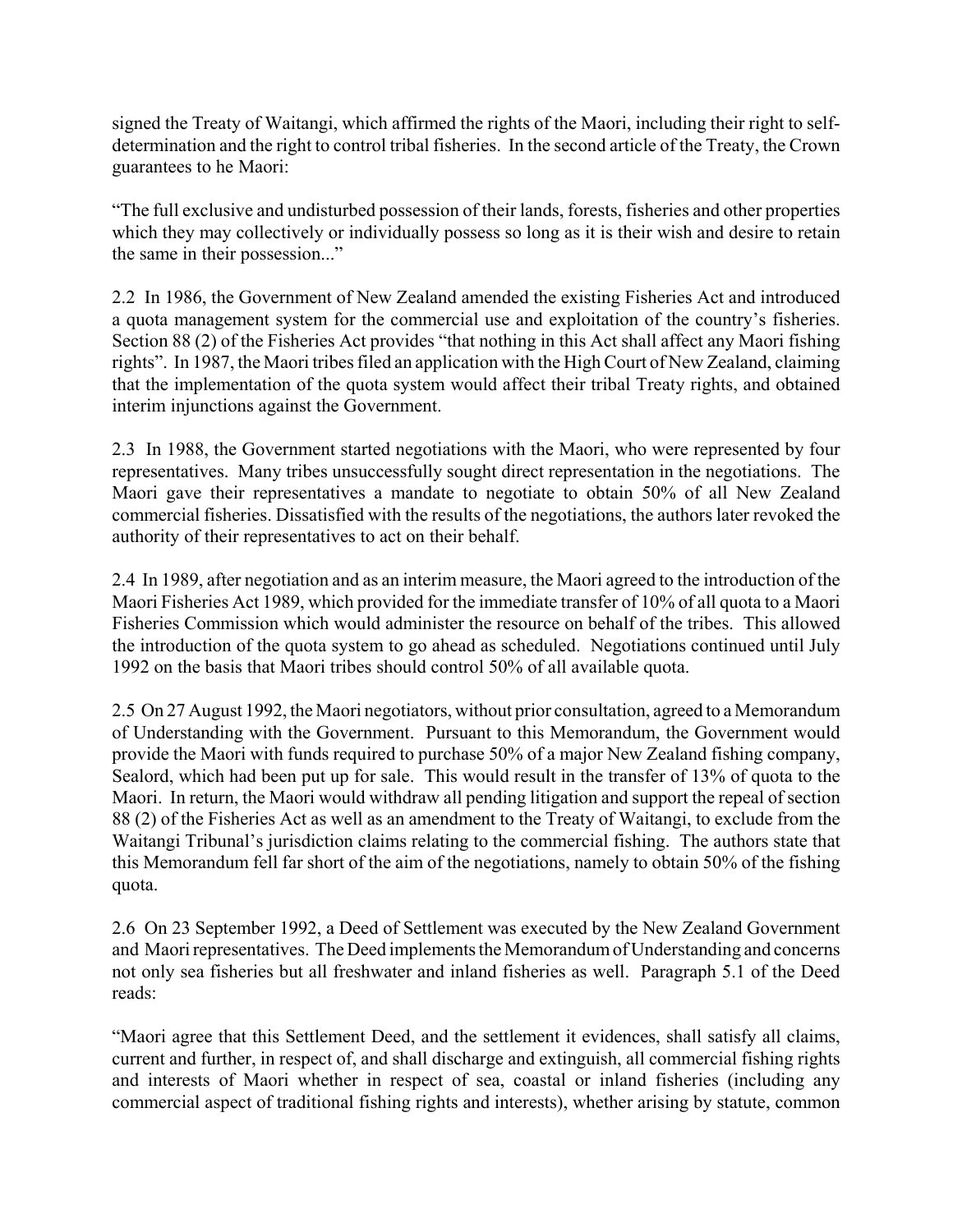law (including customary law and aboriginal title), the Treaty of Waitangi, or otherwise, and whether or not such rights or interests have been the subject of recommendation or adjudication by the Courts or the Waitangi Tribunal."

#### Paragraph 5.2 reads:

ìThe Crown and Maori agree that in respect of all fishing rights and interests of Maori other than commercial fishing rights and interests their status changes so that they no longer give rise to rights in Maori or obligations on the Crown having legal effect (as would make them enforceable in civil proceedings or afford defences in criminal, regulatory or other proceedings). Nor will they have legislative recognition. Such rights and interests are not extinguished by this Settlement Deed and the settlement it evidences. They continue to be subject to the principles of the Treaty of Waitangi and where appropriate give rise to Treaty obligations on the Crown. Such matters may also be the subject of requests by Maori to the Government or initiatives by Government in consultation with Maori to develop policies to help recognise use and management practices of Maori in the exercise of their traditional rights."

2.7 Pursuant to the Deed, the Government pays the Maori tribes a total of NZ\$ 150,000,000 to develop their fishing industry and gives the Maori 20% of new quota for species. The Maori fishing rights will no longer be enforceable in court and will be replaced by regulations. The Deed was signed by 43 signatories, representing 17 Maori tribes.

2.8 The authors state that the Deed effectively repeals the aboriginal fishing rights of all tribes, even of those who have not signed the Deed. They initiated legal proceedings in the High Court of New Zealand, seeking an interim order to prevent the Government from implementing the Deed by legislation. They argued inter alia that the Government's actions amounted to a breach of the New Zealand Bill of Rights Act 1990. The application was denied on 12 October 1992 and the authors appealed by way of interlocutory application to the Court of Appeal. On 3 November 1992, the Court of Appeal held that it was unable to grant the relief sought on the grounds that the Courts could not interfere in Parliamentary proceedings and that no issue under the Bill of Rights had arisen at that time. The authors state that they did not appeal the matter to the Privy Council, since they were advised by their senior legal adviser, a Queen's Counsel, that leave to appeal would be refused and further that the costs of continuing litigation was too onerous. They submit that they have exhausted domestic remedies for purposes of the Optional Protocol, since they cannot be expected to undertake costly legal procedure which is bound to fail.

2.9 Although the Government had accepted that the Deed was not binding on those Maori tribes that had not signed it, it introduced, on 3 December 1992, the Treaty of Waitangi (Fisheries Claims) Settlement Bill 1992. Contrary to normal procedure, the Bill was not referred to the competent Select Committee for hearing, but immediately presented and discussed in Parliament. The Bill became law on 14 December 1992. It provides inter alia for the payment of NZ\$ 150,000,000 to the Maori, extinguishes the commercial component of traditional fishing rights, abrogates the traditional and aboriginal rights to fish for non-commercial purposes, and discontinues all current litigation proceedings based on treaty or statutory protection of fishing rights.

### The complaint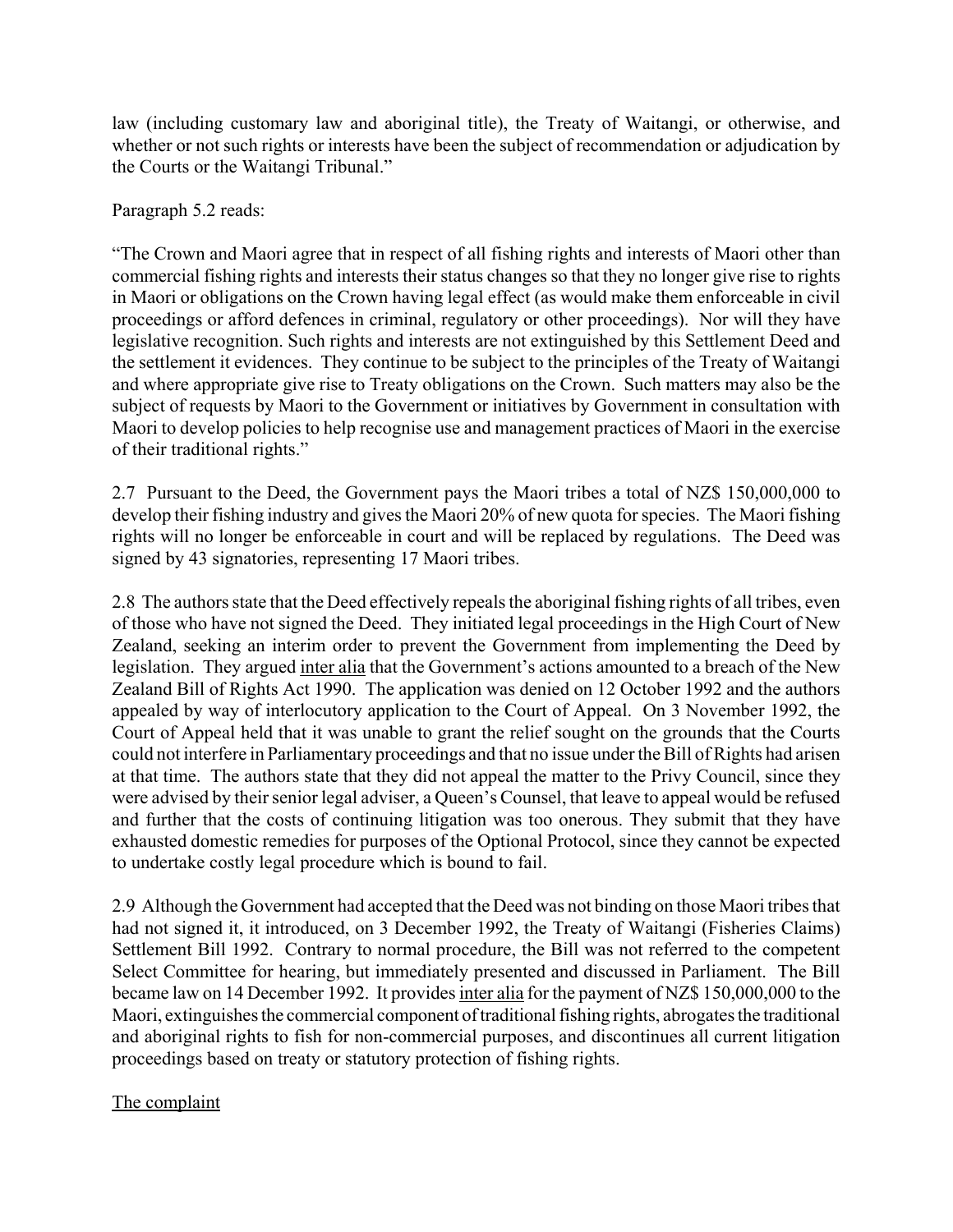3.1 The authors claim that the Government's actions violate the Maori's right to self-determination under article 1 of the Covenant, since this right is only effective when people have access to and control over their resources. They claim that the Treaty of Waitangi (Fisheries Claims) Settlement Act confiscates their fishing resources, denies them their right to freely determine their political status and interferes with their right to freely pursue their economic, social and cultural development.

3.2 The authors also claim to be victims of a violation of articles 16 and 26 of the Covenant, since they are being denied access to the Courts in relation to all fishing claims, in violation of their right to recognition and equality before the law without discrimination. They contend that, unlike other New Zealand citizens, they will not be able to protect their property and other rights by petitioning the courts. In this context, they refer to sections 9 and 10 of the Act, which read:

# "9. Effect of Settlement on commercial Maori fishing rights and interests"

ì- It is hereby declared that -

[...]

ì(b) The obligations of the Crown to Maori in respect of commercial fishing are hereby fulfilled, satisfied, and discharged; and no court of tribunal shall have jurisdiction to inquire into the validity of such claims, the existence of rights and interests of Maori in commercial fishing, or the quantification thereof, the validity of the Deed of Settlement referred to in the Preamble to this Act, or the adequacy of the benefits to Maori...; and

ì(c) All claims (current and future) in respect of, or directly or indirectly based on, rights and interests of Maori in commercial fishing are hereby fully and finally settled, satisfied, and discharged.

# ì10. Effect of Settlement on non-commercial Maori fishing rights and interests

ì- It is hereby declared that claims by Maori in respect of non-commercial fishing for species or classes of fish, aquatic life, or seaweed that are subject to the Fisheries Act 1983 -

ì(a) Shall, in accordance with the principles of the Treaty of Waitangi, continue to give rise to Treaty obligations on the Crown;

[...]

ì(d) The rights or interests of Maori in non-commercial fishing giving rise to such claims, whether claims are founded on rights arising by or in common law (including customary law and aboriginal title), the Treaty of Waitangi, statute, or otherwise, shall henceforth have no legal effect, and accordingly - (i) are not enforceable in civil proceedings; and (ii) shall not provide a defence to any criminal regulatory, or other proceeding, - except to the extent that such rights or interests are provided for in regulations made under section 89 of the Fisheries Act 1983.<sup>n</sup>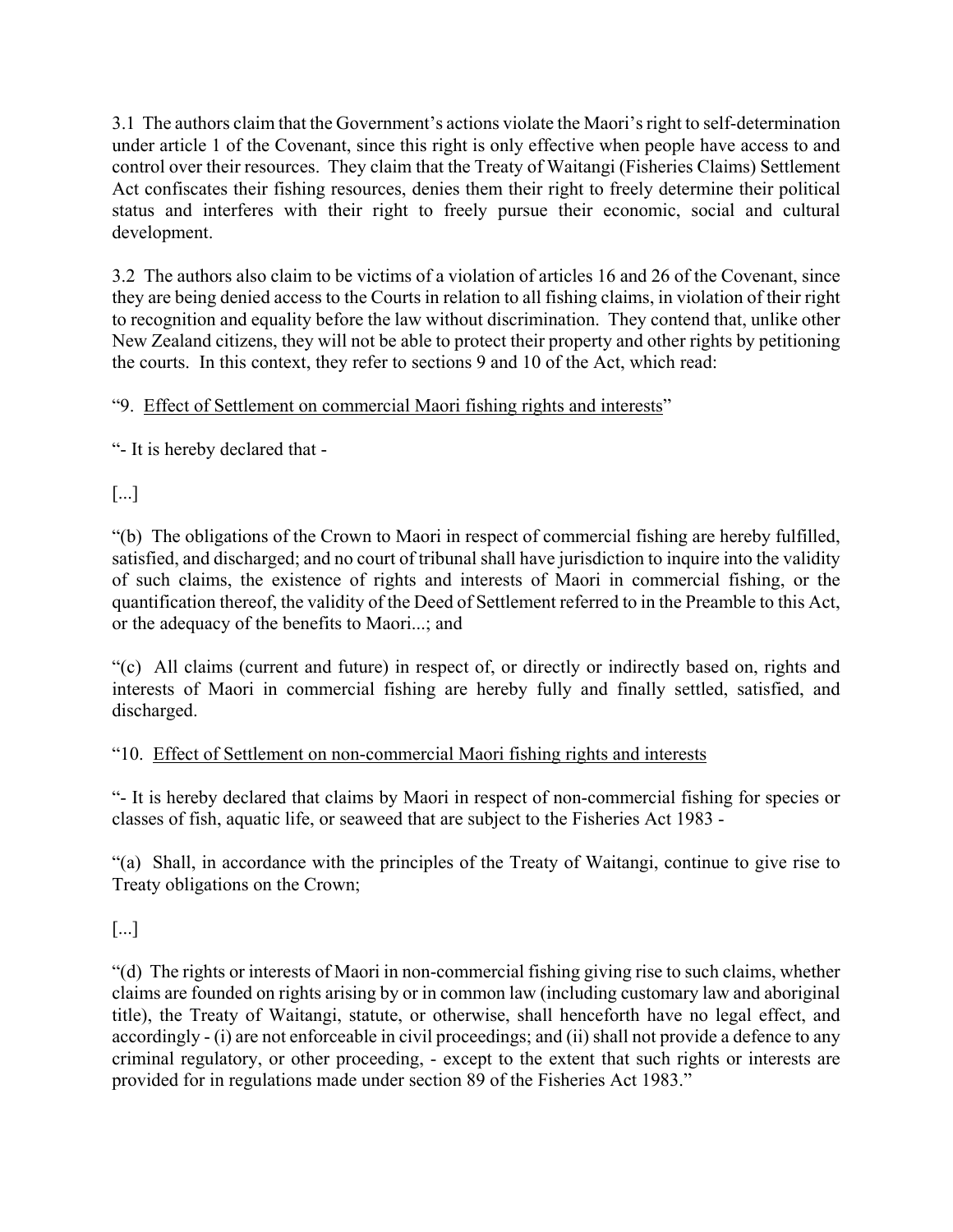3.3 The authors also refer to section 11 of the Act, which discontinues the civil proceedings initiated by the Maori based on treaty or statutory protection of fishing rights.

3.4 The authors further submit that Maori fishing practices are closely linked to their spiritual thoughts or beliefs. They claim that the regulations to be issued on the basis of the new law would affect some of these practices and thus will prevent them from fully exercising their right to freedom of belief in community with others and the full manifestation of that belief.

3.5 The authors finally claim that the Government's actions are threatening their way of life and the culture of their tribes. They submit that fishing is one of the main elements of their traditional culture, that they have present-day fishing interests and the strong desire to manifest their culture through fishing to the fullest extent of their traditional territories. They further submit that their traditional culture comprises commercial elements and does not distinguish clearly between commercial and other fishing. They claim that the new legislation removes their right to pursue traditional fishing other than in the limited sense preserved by the law and that the commercial aspect of fishing is being denied to them in exchange for a share in fishing quota. In this connection, the authors refer to the Committee's Views in communication No. 167/1984 (Ominayak v. Canada), where it was recognised that "the rights protected by article 27 include the right of persons, in community with others, to engage in economic and social activities which are part of the culture of the community to which they belong."  $1/$ 

### The State party's observations on admissibility

4.1 By submission of 24 September 1993, the State party submits information and observations concerning the admissibility of the communication.

4.2 The State party explains that the 1840 Treaty of Waitangi is not enforceable in New Zealand law except insofar as it is given the force of law in whole or in part by Parliament in legislation. By Article the Second of the Treaty, the Crown confirmed and guaranteed the Maori the full, exclusive and undisturbed possession of their fisheries. No attempt was made to determine the extent of such fisheries until the introduction of the Quota Management System in the Fisheries Act 1983. That system, which constitutes the primary mechanism for the conservation of New Zealand's fisheries resources and for the regulation of commercial fishing in New Zealand, allocates permanent, transferable, property right in quota for each commercial species within the system.

4.3 Section 88 (2) of the Fisheries Act 1983 provided: "Nothing in this Act shall affect any Maori fishing rights." In order to bring the Quota Management System fully into effect it was necessary to provide for such Maori fishing rights beforehand. Maori negotiators were given a mandate at a national hui 2/ in June 1988 to secure a just and honourable settlement of Maori claims. As an interim step, Parliament enacted the Maori Fisheries Act 1989, which established the Maori Fisheries Commission and committed the Crown to transfer to the Commission ten per cent of quota in commercial fish species.

4.4 In 1992 the sale of Sealords Products Ltd was proposed. Sealords owned directly or indirectly 26% of the then available quota. A memorandum of understanding was initialled between the Maori negotiators and the Crown in August 1992 under which the Crown agreed to provide Maori with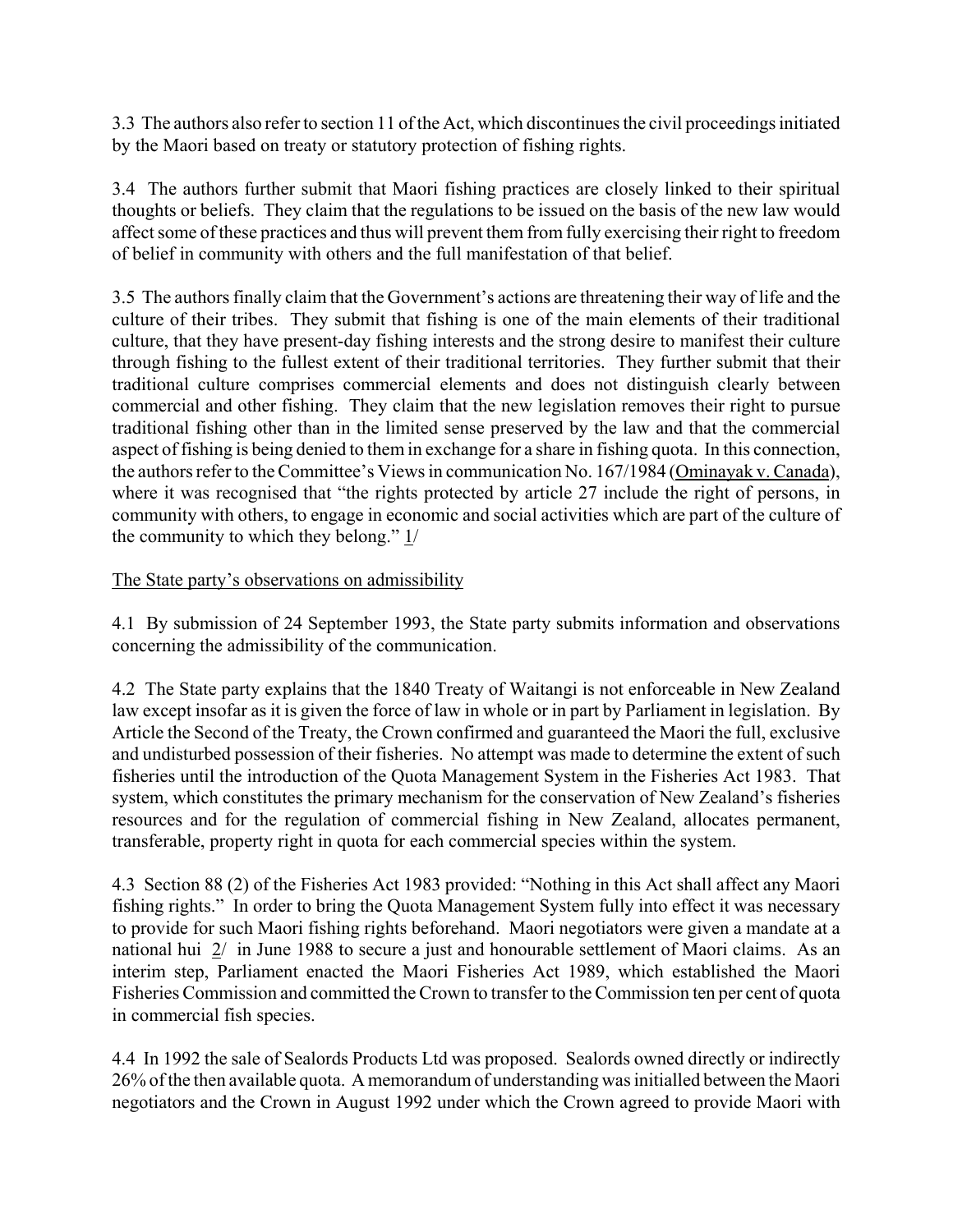capital (NZ\$ 150 million) to underwrite a bid to purchase a half (and controlling) share in Sealords with a joint venture partner. The Crown agreed to allocate twenty per cent of quota issued for new species brought within the Quota Management System to the Maori Fisheries Commission, and to ensure that Maori would be able to participate in "any relevant statutory fishing management and enhancement policy bodies." In addition, in relation to non-commercial fisheries, the Crown agreed to empower the making of regulations, after consultation with Maori, recognizing and providing for customary food gathering and the special relationship between Maori and places of customary food gathering importance. In return Maori would withdraw all existing litigation, and support the repeal of legislative references to Maori fishing rights and interests, including the removal from the jurisdiction of the Waitangi Tribunal of claims related to commercial fishing.

4.5 The Maori negotiators sought a mandate from Maori from the deal outlined in the memorandum of understanding. The memorandum and its implications were debated at a national hui and at hui at 23 marae  $3/$  throughout the country. The Maori negotiators' report satisfied the Crown that a mandate had been given and that the understanding should be formalized in a deed of settlement. The Deed was negotiated in mid-September and entered into force on 23 September 1992. The Deed recorded that the name of the Maori Fisheries Commission would be changed to the "Treaty" of Waitangi Fisheries Commissionî, and that the Commission would be accountable to Maori as well as to the Crown in order to give Maori better control of their fisheries guaranteed by the Treaty of Waitangi.

4.6 Maori dissatisfied with the proposed settlement brought proceedings against the Crown, seeking interim relief by way of injunction or declaration. In early November 1992 the Court of Appeal struck out those proceedings 4/. Claims were then brought to the Waitangi Tribunal 5/, which concluded that the settlement was not contrary to the Treaty except for some aspects which would be rectified in the anticipated legislation.

4.7 On 3 December 1992 the Government introduced into Parliament the Treaty of Waitangi (Fisheries Claims) Settlement Bill, designed to give effect to the Deed. The Bill was passed, with minor amendments, and received the royal assent on 14 December 1992 (and came into force on 23 December 1992). It is recorded in the preamble to the Act that:

The implementation of the Deed through legislation and the continuing relationship between the Crown and Maori would constitute a full and final settlement of all Maori claims to commercial fishing rights and would change the status of non-commercial fishing rights so that they no longer give rise to rights in Maori or obligations on the Crown having legal effect but would continue to be subject to the principles of the Treaty of Waitangi and give rise to Treaty obligations on the Crown.

4.8 The joint venture bid for Sealords was successful. After consultation with Maori, new Commissioners were adopted to the Treaty of Waitangi Fisheries Commission, and they have begun to fulfil their newly expanded mandate.

5.1 The State party notes that the communication purports to be submitted not only on behalf of the alleged victims but also on behalf on named Maori Tribes, but that no evidence is provided of any delegation of authority by any tribe or sub-tribe to the authors or to the Maori Legal Service to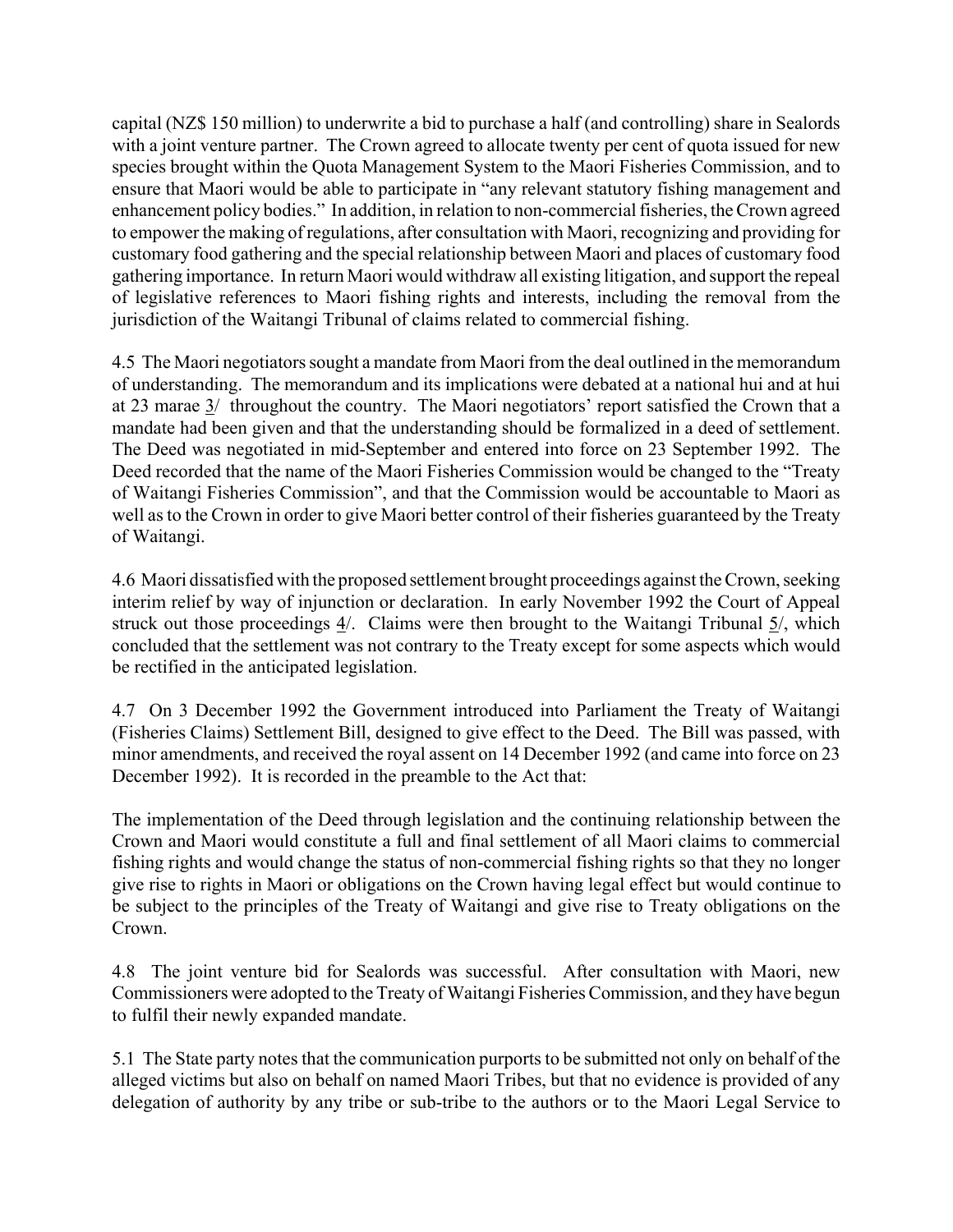submit the communication. The Government of New Zealand recalls the decision of Human Rights Committee in  $\underline{A.D. v.}$  Canada  $\underline{6}$  and argues that, in the absence of evidence of delegation the claim that the communication is submitted on behalf of any tribes or sub-tribes, including those to which the authors might belong, must be rejected.

5.2 The State party further argues that the communication is inadmissible for failing to provide sufficient substantiation of the claim that any of the alleged victims' rights enumerated in the Covenant have been violated. The State party submits that no relevant assertion is made on behalf of the alleged victims that they personally are victims of a violation or violations of rights contained in the Covenant, but for the assertion that the alleged victims are the holders of the rights affirmed under Article 2 of the Treaty of Waitangi and that those rights cannot be taken away or extinguished without their express consent, freely given. According to the State party, the authors have not shown in what manner the actions of the Government of New Zealand may have prevented or prejudiced the enjoyment of any such rights under the Treaty purported to be held by them.

5.3 As regards the authors' claim that their rights under articles 1 and 2 of the Covenant have been violated, the State party recalls that the Optional Protocol provides a procedure under which individuals can claim that their individual rights (as set out in Part III of the Covenant, articles 6 to 27, inclusive) have been violated. The State party refers to the Committee's jurisprudence 7/ and argues that the Human Rights Committee is not empowered to consider communications under the Optional Protocol alleging violations of articles 1 and 2 of the Covenant. Accordingly, the State party argues that this part of the communication is inadmissible.

5.4 As regards the authors' claim under article 16 of the Covenant, the State party submits that the authors misunderstand the nature of the right therein contained. The State party refers to the travaux préparatories and submits that the article is intended to ensure that every person would be a subject, and not an object, of the law. The State party submits that the alleged victims have not made an argument that they have been deprived of their legal personality by the Government of New Zealand. In this connection, the State party observes that the assertion of the loss of right to bring proceedings with respect to fisheries claims before domestic courts has no relation to rights protected by article 16. The Government of New Zealand accordingly submits that the communication, in so far as it relates to an alleged violation of rights under article 16, is to be deemed inadmissible for failure to provide a sufficient substantiation.

5.5 As regards the authors' claim under article 18 of the Covenant, the State party acknowledges that Maori fishing practices incorporate matters of spiritual thought or belief. It notes however that the authors have not provided any information as to the manner in which the manifestation of their religion or belief has been impeded. As regards the authors' reference to regulations that are to be promulgated by the Government, the State party submits that it is not aware of any complaint that existing regulations prevent the enjoyment of rights under article 18. The State party notes that the communication is not alleging an actual current violation, but rather the potential for a violation, and it concludes that the claim should therefore be deemed inadmissible.

5.6 With regard to the authors' claim under article 26, the State party argues that the communication does not show in what manner actions of the Government of New Zealand have operated to deny either the equality of the alleged victims before the law or their entitlement to the equal protection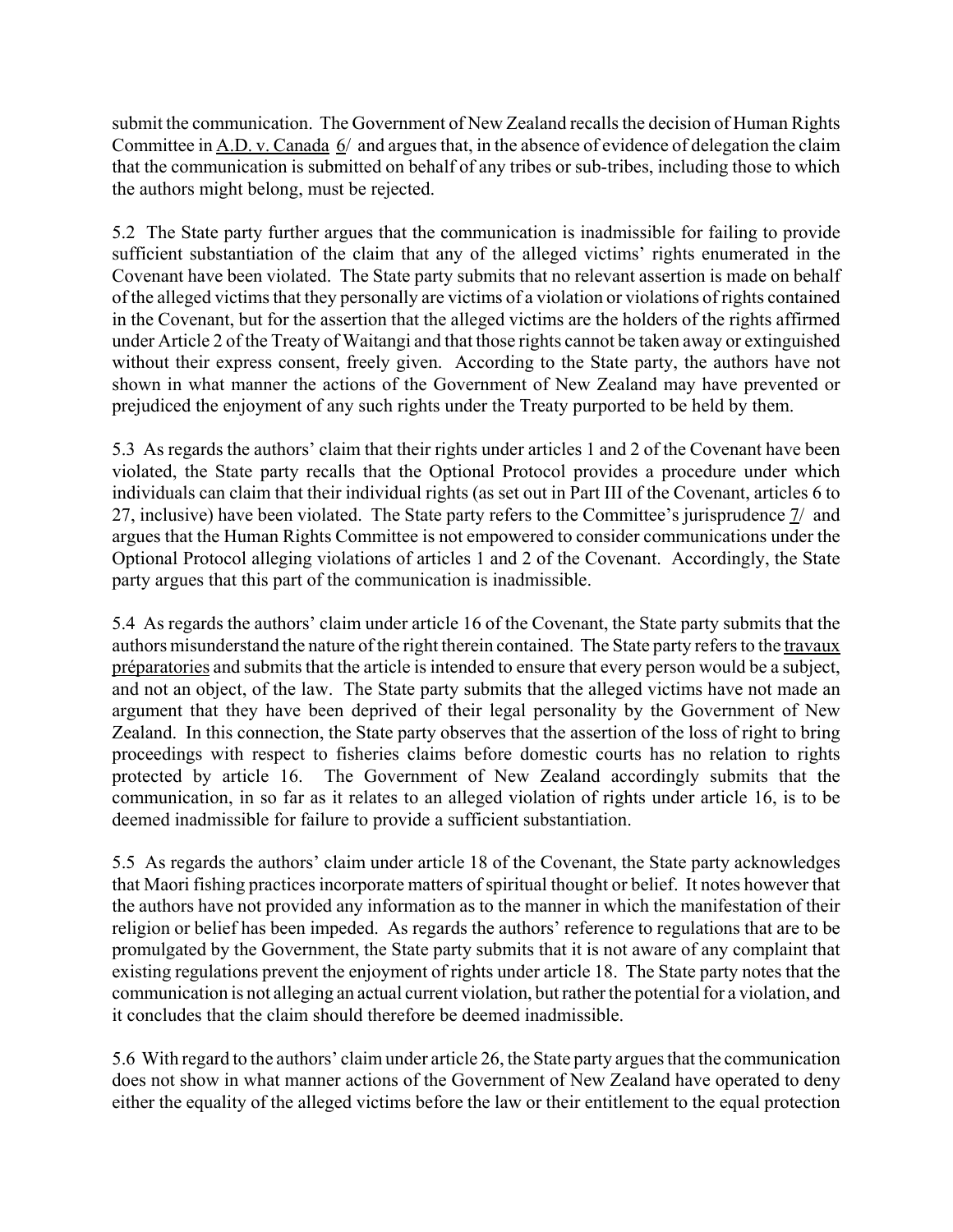of the law without discrimination. In this connection, the State party submits that it is not aware of any instance in which the Human Rights Committee has accepted that article 26 may be invoked to protect the special rights of indigenous people under treaties, legislation, or customary law. In this connection the State party refers to the Committee's decision in Lovelace v. Canada 8/.

5.7 The State party further submits that the prohibition of certain kinds of legal proceedings concerning fisheries claims is a consequence of a settlement of those claims by the Deed of Settlement or the Treaty of Waitangi (Fisheries Claims) Settlement Act 1992. It is those claims which have been removed from the jurisdiction of the courts, rather than a removal of the right of Maori to commence legal proceedings generally. No other New Zealander retains the right to bring such proceedings concerning such claims. Moreover, Maori retain the right to bring a claim with respect to non-commercial fisheries rights under the Treaty of Waitangi to the Waitangi Tribunal, a right not enjoyed by other New Zealanders.

5.8 The State party accordingly argues that the communication, in so far as it relates to alleged violations of rights under article 26, is inadmissible for failure to provide a sufficient substantiation and as being incompatible with the provisions of the Covenant, contrary to article 3 of the Optional Protocol.

5.9 With regard to the authors' claim under article 27, the State party denies any violation of the rights contained in article 27. On the contrary, the State party contends that the right of Maori to engage in fisheries activities has been secured through legislation such as the Maori Fisheries Act 1989 and the Treaty of Waitangi (Fisheries Claims) Settlement Act 1992. The State party submits that there was no prior acknowledgement in New Zealand law of the right of Maori to a specific share of quota in commercial fisheries, as a consequence of which uncertainty and dispute between the Crown and Maori as to the nature and extent of Maori fishing rights in the modern context existed. Following the enactment of the legislation, Maori have acquired through Government assistance effective control over the 26% of quota formerly held by Sealords, in addition to the ten per cent of quota provided under the Maori Fisheries Act 1989. Furthermore, Maori have access to species which are not yet subject to the Quota Management System, and a guaranteed right to acquired 20% of the quota for such species as they are brought within the system. In this context, the State party submits that Maori comprise between 9.7% and 15.1% of the population 9/.

5.10 As regards the claim that the settlement received only limited support from Maori, the State party recalls the process of consultation pursued by the Maori negotiators following the initialling of the memorandum of understanding, on the basis of which the Maori negotiators and subsequently the Crown concluded that there was a sufficient mandate for the negotiation and execution of the Deed of Settlement. The State party refers to the opinion of the Waitangi Tribunal that the report of the Maori negotiators to the Crown was "commendable for its thoroughness and detail", that the report conveyed the impression that there was indeed a mandate for the settlement, provided that the Treaty itself was not compromised and that in the light of the report it was reasonable for the Crown to believe it was justified in proceeding.

5.11 The State party notes the authors' claim that any mandate which the Maori negotiators might have had to represent their views and interests was denied or revoked. However, the State party refers to the opinion of the Waitangi Tribunal, which took the view "that the settlement should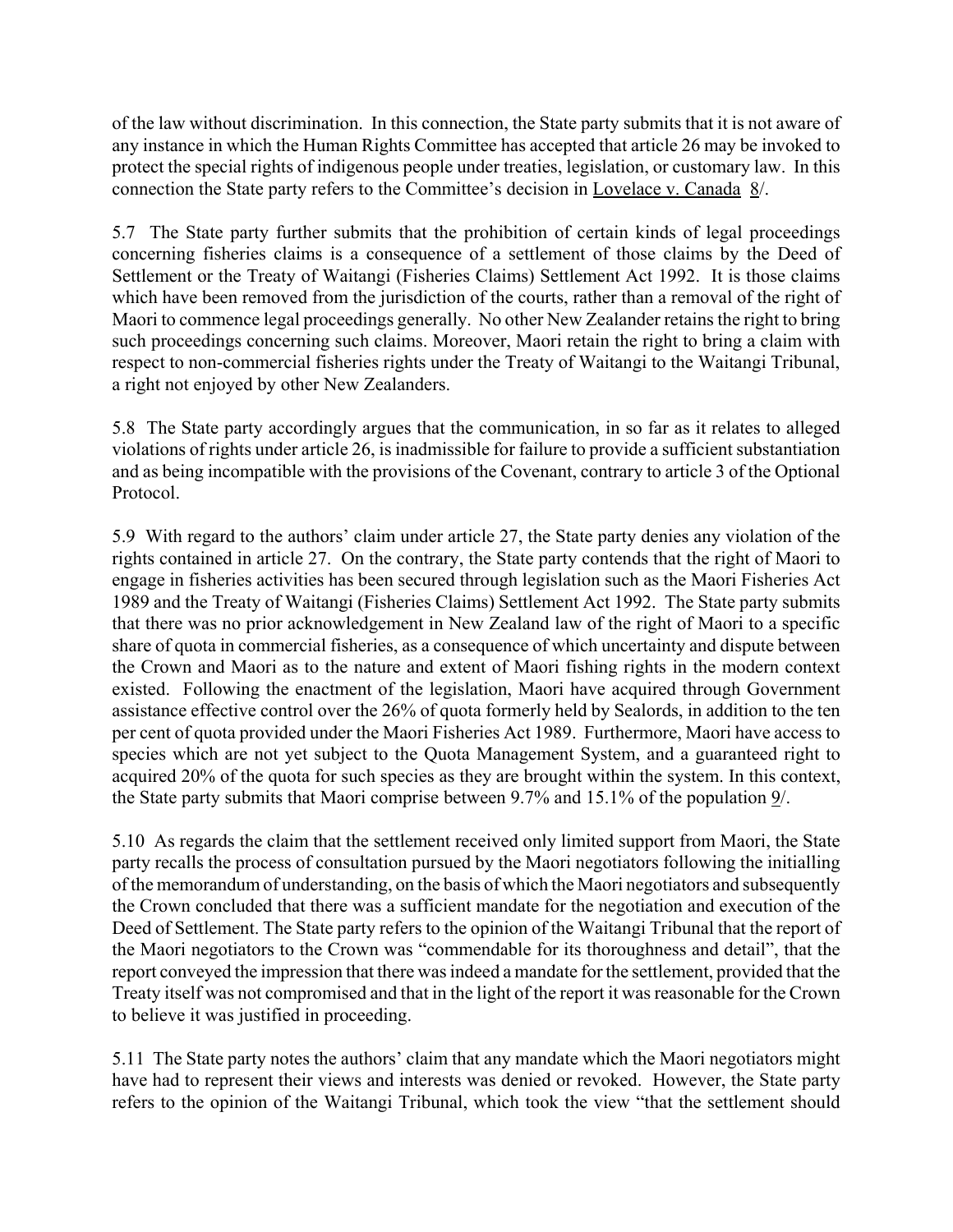proceed despite the inevitable compromise to the independent rangatiratanga 10/ of the dissentients... On the basis then that the settlement is to introduce new national policy for the benefit of tribes, to perfect rights rather than abrogate them and with protection for the customary position, we consider this settlement can be dealt with not just at an iwi 11/ level, but a pan iwi level, where the actual consent of each iwi is not a pre-requisite, and a general consensus can be relied upon" (Wai 307, page 17). The State party further refers to the Committee's decision in Grand Chief Donald Marshall et al. v. Canada 12/ where the Human Rights Committee rejected a claim that all tribal groups should have a right to participate in consultations on aboriginal matters.

5.12 The State party submits that fisheries, which are everywhere becoming more heavily exploited, must be subject to appropriate regulation and control by properly designated agencies of the State. It refers to the Committee's Views in Kitok v. Sweden 13/ and emphasizes that the right to enjoy culture embodied in article 27 has, as the Committee said, to be placed in context. According to the State party, the appropriate context with respect to fisheries rights is the need to ensure proper management of fisheries, including meeting international obligations for the conservation and management of marine living resources, while protecting the rights of all users.

5.13 On the basis of the above, the State party submits that the communication fails to disclose in what manner the actions of the Crown might have violated the rights guaranteed by article 27. Moreover, the authors provide no information to show that their rights under article 27 have personally been violated. The Government of New Zealand accordingly submits that the communication, in so far as it relates to alleged violations of rights under article 27, should be inadmissible for failure to provide a sufficient substantiation of the allegation.

6.1 The State party submits that, in the event that any violation of any rights provided for in the Covenant had occurred, the alleged victims would have a number of avenues available to them to seek domestic remedies. None of these have been exercised.

6.2 The State party states that, as regards non-commercial fisheries, the alleged victims have a continued right to bring claims before the Waitangi Tribunal. If the Tribunal considers that the claim is well-founded it may recommend to the Crown that action be taken to compensate for or remove the prejudice or to prevent other persons being similarly affected in the future.

6.3 If the alleged victims believe that regulations relating to customary food gathering would contravene article 18 of the Covenant, a remedy would lie with the New Zealand courts to seek a declaration that such regulations were ultra vires the regulation-making power.

6.4 As regards commercial fisheries, the procedure to be developed by the Treaty of Waitangi Fisheries Commission for the distribution of the benefits of the settlement must include a procedure for Maori affected, to be heard on benefit issues. If the alleged victims are not satisfied with the proposed procedure, they may seek review of the Commission's decision by the courts. Moreover, the alleged victims may seek through their tribe to have Parliament refer draft legislation incorporating the procedure for distribution of benefits to the Waitangi Tribunal.

6.5 The State party concludes that the communication is inadmissible for non-exhaustion of domestic remedies.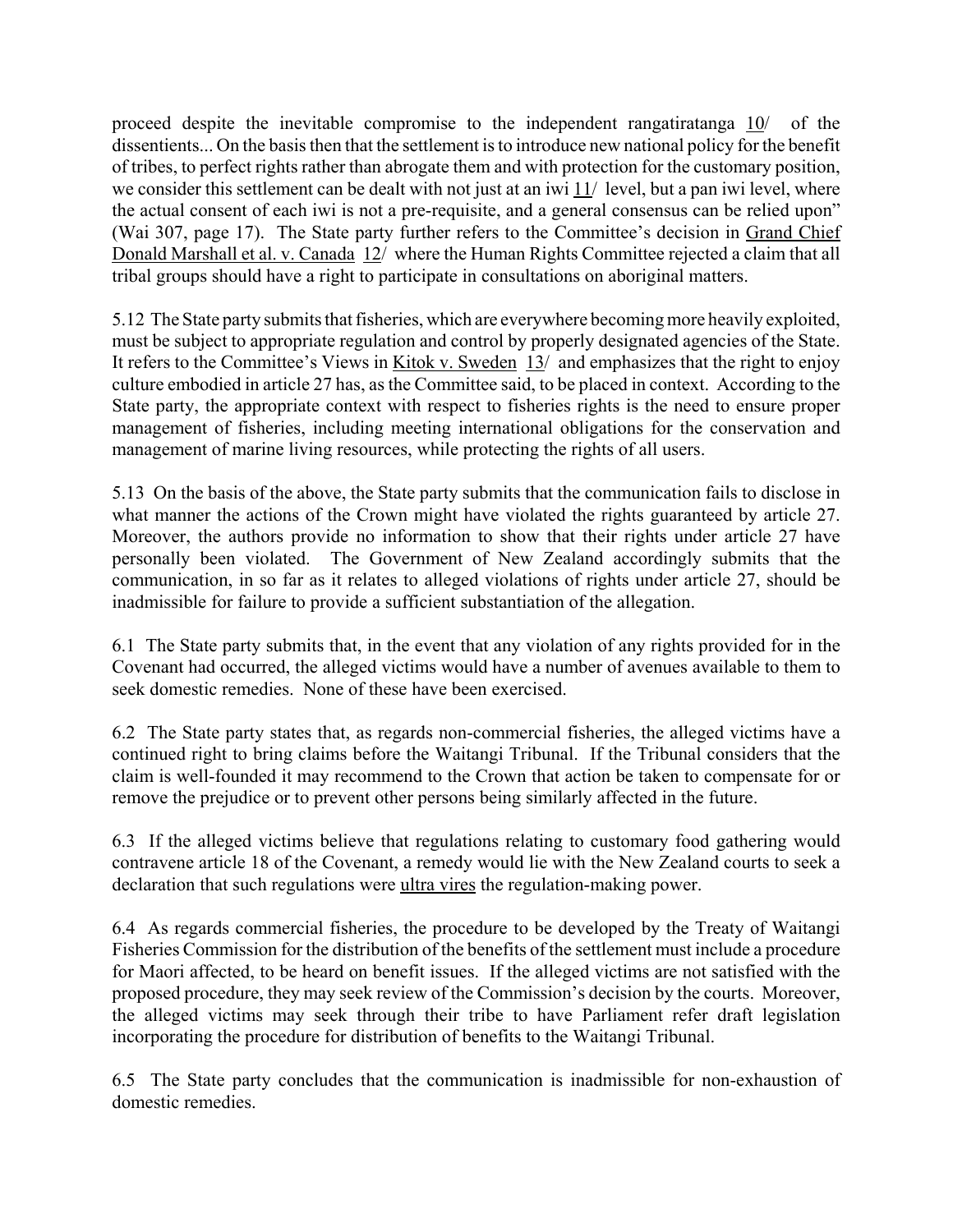7.1 The State party recalls that the authors submitted their initial communication before the legislation was finally enacted, and that they failed to update the communication to take account of their knowledge of the enactment of the legislation. The State party further contends that the authors have made no effort to substantiate the manner in which they, or the tribes and sub-tribes they purport to represent, have been the victims of violations of rights contained in the Covenant, nor have they made any effort to avail themselves of domestic remedies for the alleged wrongs done to them.

7.2 In the circumstances, the State party considers that the communication should be regarded as only a generalized attack against the settlement. The State party therefore requests the Committee to declare that the communication is inadmissible as constituting an abuse of the right of submission.

## Authors' comments on the State party's submission

8. On 12 May 1995, counsel for the authors forwards 17 affidavits, duly signed by the authors, in support of the admissibility of the communication. By submission of 8 June 1995, counsel comments on the State party's observations.

9.1 As regards Article the Second of the Treaty of Waitangi, counsel submits that the Maori text contains a broader guarantee than in apparent from a bare reading of the English text. He explains that one of the most important differences in meaning between the two texts relates to the guarantee, in the Maori text, of "te tino rangatiratanga" (the full authority) over "taonga" (all those things important to them), including their fishing places and fisheries. According to counsel, there are three main elements embodied in the guarantee of rangatiratanga: the social, cultural, economical and spiritual protection of the tribal base, the recognition of the spiritual source of taonga and the fact that the exercise of authority is not only over property, but of persons within the kinship group and their access to tribal resources. The authors submit that the Maori text of the Treaty of Waitangi is authoritative.

9.2 The authors submit that by the Treaty of Waitangi the Government of New Zealand has guaranteed to actively protect their, and their tribes' or subtribes', full authority over their fishing places and fisheries. Furthermore, the right to full authority could not be taken away without free and voluntary consent. It is submitted that the Treaty of Waitangi (Fisheries Claims) Settlement Act 1992 is in breach of the State partyís obligations under the Treaty of Waitangi.

9.3 Counsel notes that Maori fishing rights have been blatantly breached and severely prejudiced by Government policies and legislation since the signing of the Treaty of Waitangi in 1840, and that Maori have voiced their dissatisfaction with those fisheries policies and laws on numerous occasions.

9.4 As regards the Quota Management System, introduced by the New Zealand Government, counsel notes that the Waitangi Tribunal found the QMS to be in "fundamental conflict" with the Treaty of Waitangi since it gave exclusive possession of property rights in fishing to non-Maori, and that the New Zealand High Court and Court of Appeal had in several decisions between 1987 and 1990 restrained the further implementation of the QMS on the basis that it was "clearly arguable" that the QMS unlawfully breached Maori fishing rights, protected by s 88 (2) of the Fisheries Act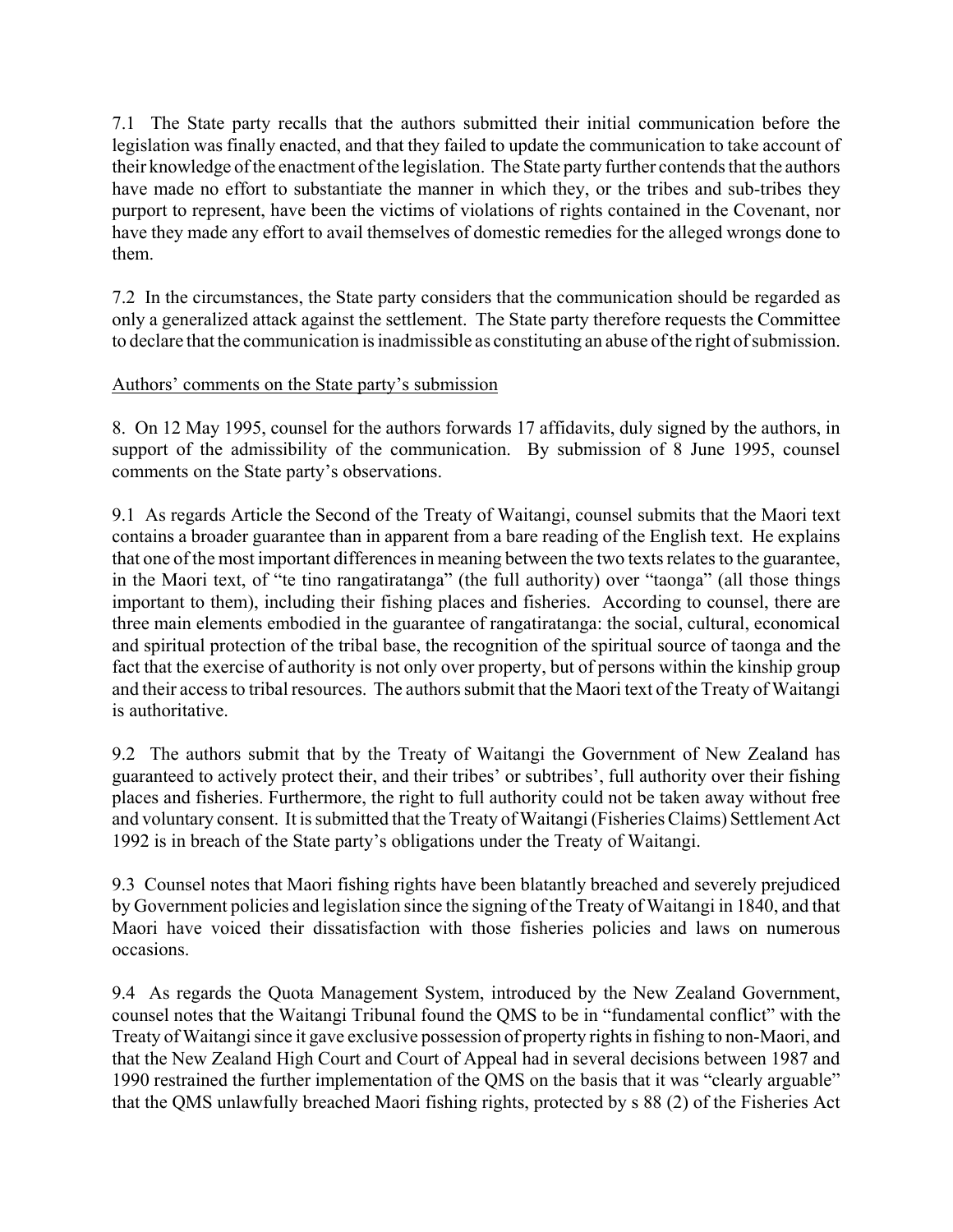1983. The authors recall that one of the express purposes of s 11 of the Treaty of Waitangi (Fisheries Claims) Settlement Act 1992 is to validate the 1986 QMS for all purposes. In this context, the authors note that the various court challenges to the QMS were based on s 88 (2) of the Fisheries Act 1983, rather than on the Treaty of Waitangi which, according to New Zealand law, is not directly enforceable in the courts. It is submitted that this underscores the fundamental legal importance of s 88 (2) of the Fisheries Act 1983 for the protection of Maori fishing rights both in respect of aboriginal and customary rights at common law and under the Treaty of Waitangi itself. The authors note that s 11 of the Treaty of Waitangi (Fisheries Claims) Settlement Act 1992 purports to statutorily discontinue all court proceedings challenging the QMS and that s 33 of the Act purports to repeal s 88 (2) of the Fisheries Act 1983.

9.5 The authors note that on 27 February 1990 Maori and the Crown agreed that there should be discussions between them "to ensure that the evolution of the Quota Management System, including the term of quota, meets both conservation and Treaty of Waitangi requirements." They also agreed that all substantive court proceedings should stand adjourned sine die to allow the discussions to continue. The Crown agreed that no further species would be brought within the QMS pending agreement or court resolution. The authors note that the mandate given to the Maori negotiators in June 1988 was one to secure 50% of all available commercial quota.

9.6 As regards the Memorandum of Understanding of August 1992, the authors observe that it does not intend to create legal relations, nor does it indicate in any way a Crown intention to statutorily bind those tribes or subtribes who did not agree with the Sealords proposals. The authors claim that in some cases the contents of the Memorandum of Understanding were not adequately disclosed or explained to tribes and sub-tribes. In some cases, therefore, informed decision-making on the proposals contained in the Memorandum of understanding was seriously inhibited. The authors emphasize that while some of the Hui were supportive of the proposed Sealords deal, a significant number of tribes and sub-tribes either opposed the deal completely or were prepared to give it conditional support only.

9.7 With regard to the State party's statement that it understood from the Maori negotiators' report that a mandate had been given to conclude the Sealords' deal, the authors argue that this statement does not appear to accurately reflected the true Crown position on the mandate issue. They recall that the New Zealand Cabinet had approved specific criteria for ascertaining the sufficiency of any mandate to proceed with the formalisation of the proposal by Deed of Settlement, and that the mandate obtained clearly fell short of these criteria. The authors further deny any knowledge of negotiations, which, according to the State party, led to the Deed of Settlement. The authors further note that the Maori negotiators have been at pains to make that they had no authority and did not purport to represent individual tribes and sub-tribes in relation to any aspect of the Sealords deal, including the conclusion and singing of the Deed of Settlement. Moreover, some of the authors in their affidavits draw attention to "serious and disturbing procedural irregularities in relation to the process of execution of the Deed of Settlement." The authors observe that one of the difficulties of ascertaining the precise number of tribes who signed the Deed of Settlement relates to verification of authority to sign on behalf of the tribes, and claim that it is apparent that a number of signatories did not possess such author or that there was doubt as to whether they possessed such authority.

9.8 The authors state that only 17 tribes signed the Deed of Settlement, whereas a total of 80 tribes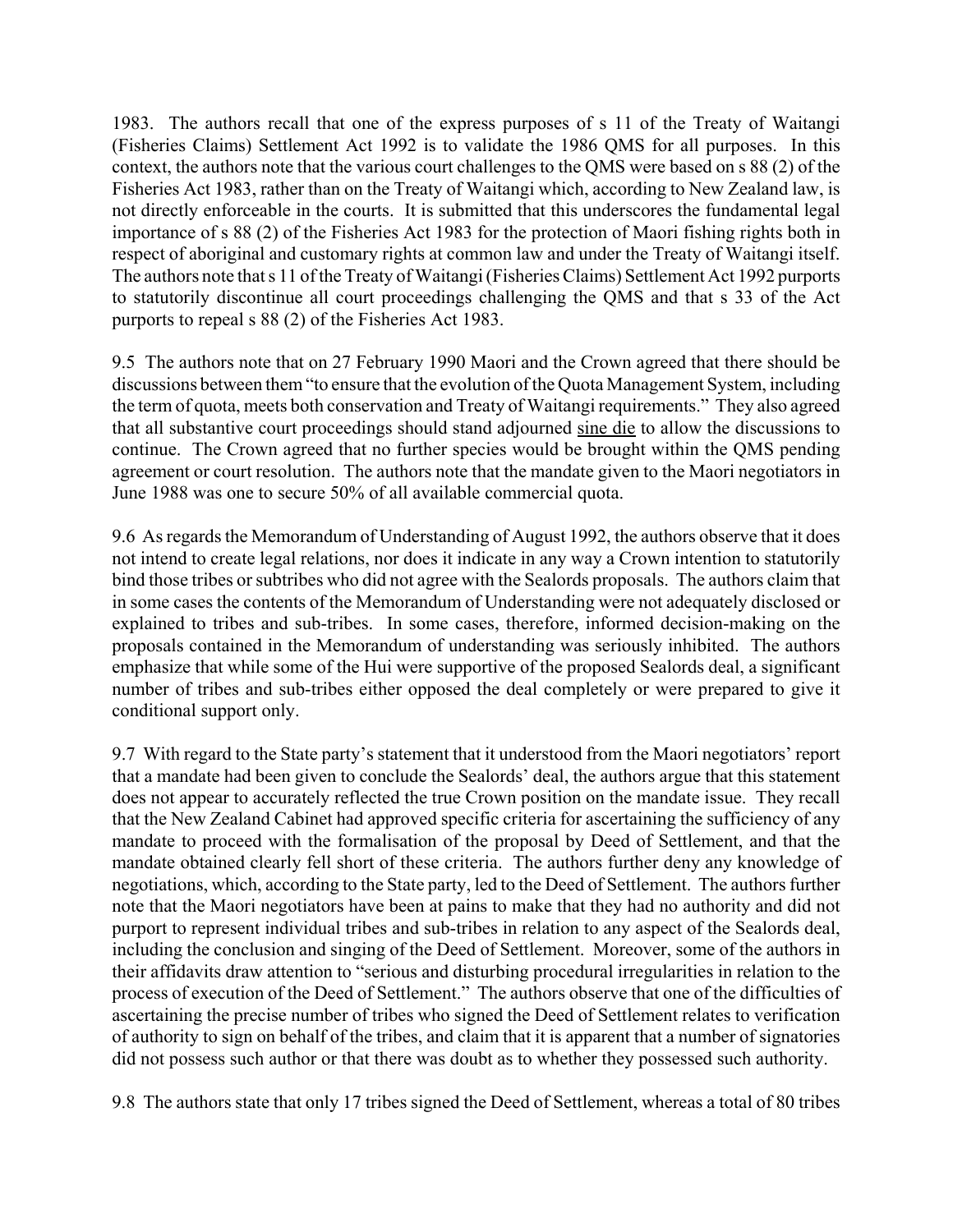were identified by the Government of New Zealand as being relevant to the issue of determining the sufficiency of any mandate to proceed with execution of the Deed of Settlement. The authors further note that tribes claiming major commercial fisheries resources, were not among the signatories. The authors argue that the Deed cannot constitute a binding step to settle the fisheries rights and claims of numerous tribes or sub-tribes who did not agree, as was also recognized by the New Zealand Court of Appeal. The authors note, however, that the provisions of the Treaty of Waitangi (Fisheries Claims) Settlement Act 1992 purport to bind all Maori, including non-signatories to the Deed of Settlement. The authors claim that this action by the Government of New Zealand seriously violates their rights or freedoms, and the rights or freedoms of their tribes or sub-tribes, under the International Covenant on Civil and Political Rights.

9.9 In this context, the authors also emphasize that Notices of Discontinuance of existing litigation were not signed by all of the litigants whose proceedings were statutorily determined by s 11 (1) and (2) of the Treaty of Waitangi (Fisheries Claims) Settlement Act 1992. In particular, the authors emphasize that Notices of Discontinuance were not signed on behalf of their tribes or sub-tribes and that these proceedings were statutorily discontinued without their tribes' or sub-tribes' consent by s 11 (2) (g) and (i) of the Treaty of Waitangi (Fisheries Claims) Settlement Act 1992. The authors note that on 29 September 1992, their tribes and sub-tribes commenced proceedings to challenge the Deed of Settlement, and its implementation by legislation, in the New Zealand High Court. Whereas the New Zealand Court of Appeal specifically held that "the Deed [of Settlement] is not binding on non-signatories", it decided the case on the basis that there was a general prohibition on the courts interfering in the legislative process, without dealing with the merits of the plaintiff tribes<sup>'</sup> and sub-tribes' case. In this connection, the authors observe that pursuant to the New Zealand Bill of Rights, Acts of the New Zealand Parliament cannot be challenged for non-compliance with the New Zealand Bill of Rights or, indeed, for non-compliance with the International Covenant on Civil and Political Rights.

9.10 The authors take issue with the State party's assertion that the Waitangi Tribunal concluded that the settlement was not contrary to the Treaty. They state that the Tribunal considered that the Deed of Settlement violated the principles of the Treaty of Waitangi in several important and fundamental respects, and that legislation seeking to implement the Deed of Settlement should be modified accordingly. In particular, the Waitangi Tribunal considered that the proposed extinguishment and/or abrogation of Treaty interests in commercial and non-commercial fisheries was contrary to the Treaty of Waitangi. It emphasized that the proposed extinguishment or abrogation of customary fishing rights, being fundamentally contrary to the Treaty of Waitangi, would require the consent of each tribe or sub-tribe, and that only consenting groups should be bound by that proposal. It expressed the view that the exclusion of access to judicial review in relation to non-commercial regulations was also contrary to the Treaty of Waitangi and to the Crown's duty of active protection under the Treaty.

9.11 The Waitangi Tribunal recommended to the Government that the legislation make no provision for the extinguishment of treaty fishing interests, and that the legislation in fact provide for those interests, that fish regulations and policies be reviewable in the courts against the Treaty's principles, and that the courts be empowered to have regard to the settlement in the event of future claims affecting commercial fish management laws. According to the authors the Government of New Zealand consciously ignored these recommendations.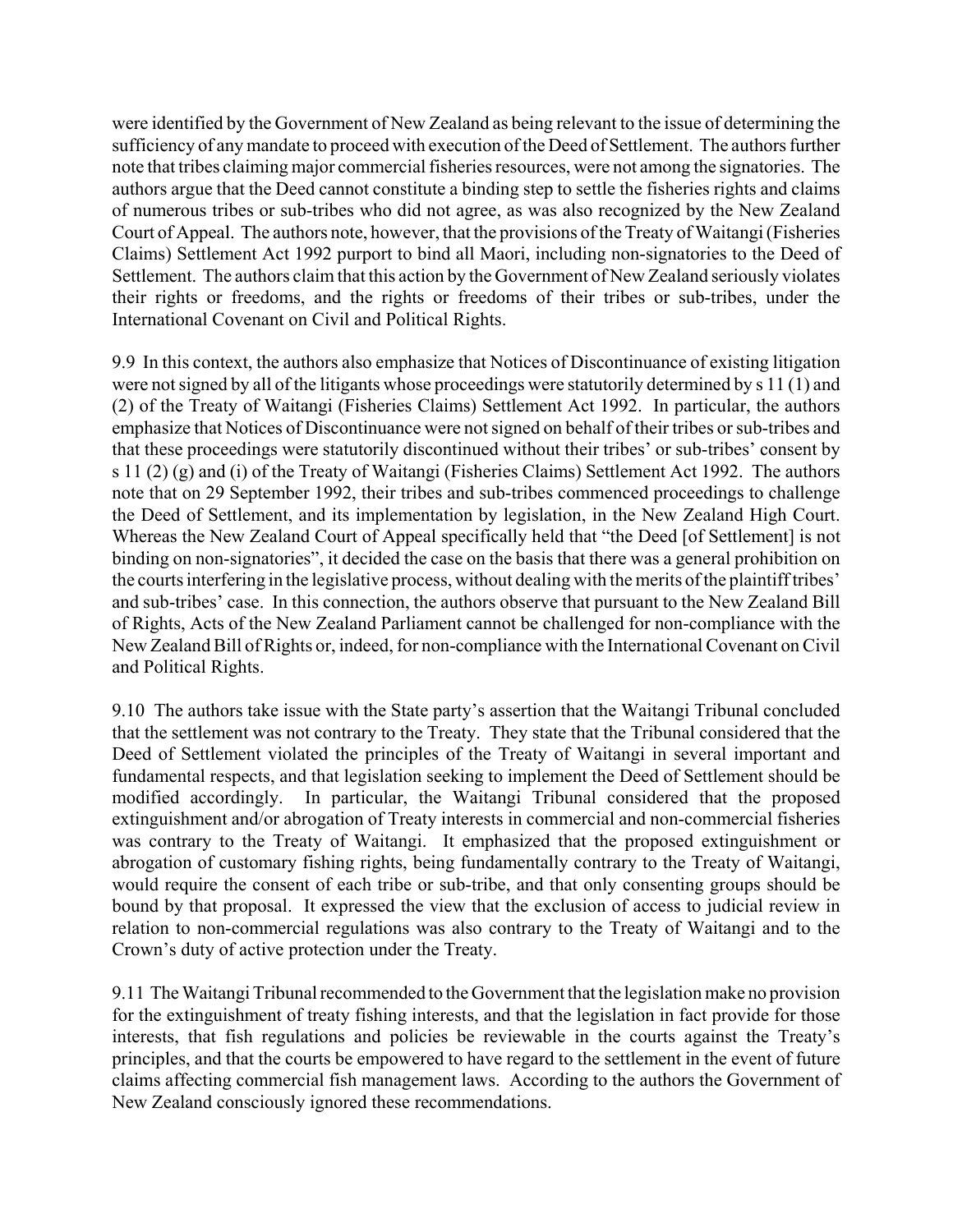9.12 The authors note that during the parliamentary debates every Maori member of the New Zealand House of Representatives spoke against the Treaty of Waitangi (Fisheries Claims) Settlement Bill 1992, and that they did so in strong terms. The authors also note that a formal request to refer the Treaty of Waitangi (Fisheries Claims) Settlement Bill 1992 to the relevant parliamentary select Committee for Maori Affairs for consideration and public submissions was rejected by the Government of New Zealand, and that the Government of New Zealand failed to refer the Bill to the Waitangi Tribunal, pursuant to s 8 (2) (a) of the Treaty of Waitangi Act 1975, for its opinion as to whether its provisions were contrary to the principles of the Treaty of Waitangi.

10.1 The authors refer to their affidavits and emphasize that they are personally victims of violations of the Covenant and that they are duly authorized to represent their tribes and sub-tribes. The authors submit that the references in their affidavits to violations of the Treaty of Waitangi are relevant in that they support their claims that they personally are victims of violations of rights contained in the Covenant.

10.2 The authors recognize that the Human Rights Committee has expressed the opinion that article 1 of the Covenant cannot be raised in claims under the Optional Protocol, 14/ but having regard to the fact that the Optional Protocol does not itself expressly preclude the submission of claims alleging a violation of article 1, submit that the Committee should review its approach. In this connection, the authors note that the Draft Declaration on the Rights of Indigenous Peoples, recently adopted by the UN Working Group of Indigenous Populations includes, in draft article 3, the right of indigenous peoples to self-determination.

10.3 The authors accept that article 2 of the Covenant can be violated only in conjunction with some other substantive provision of the Covenant and submit that the circumstances of the present case raise issues under both article 2 (1) and (3) of the Covenant, taken in conjunction with a number of the substantive provisions of the Covenant. In this context, the authors submit that the Treaty of Waitangi (Fisheries Claims) Settlement Act 1992 only affects Maori in the exercise and enjoyment of their rights under the Covenant, and that the State partyís actions cannot be reasonably or objectively justified. The authors further submit that there is no effective remedy under New Zealand law to challenge those provisions of the Treaty of Waitangi (Fisheries Claims) Settlement Act 1992 which the authors allege are in violation of the Covenant.

10.4 The authors submit that ss 9,10,11 and 33 of the Treaty of Waitangi (Fisheries Claims) Settlement Act 1992 violate their rights under article 14 (1) of the Covenant, to have access to court for the determination of their rights and obligations in a suit at law (see paragraphs 3.2 and 3.3 above). The authors submit that Maori fishing rights are clearly "rights and obligations in a suit at law" within the meaning of article 14 (1) of the Covenant because they are proprietary in nature. 15/ Prior to the enactment of the Treaty of Waitangi (Fisheries Claims) Settlement Act 1992, Maori filed numerous fishing claims in the courts. The authors submit that article 14 (1) of the Covenant guarantees the authors, and their tribes or sub-tribes, the right to have these disputes determined by a tribunal which complies with all of the requirements of article 14. In this context, it is submitted that although customary and aboriginal rights or interests can still be considered by the Waitangi Tribunal in the light of the principles of the Treaty of Waitangi, the Waitangi Tribunal's powers remain recommendatory only. The authors observe that s 11 of the Treaty of Waitangi (Fisheries Claims) Settlement Act 1992 expressly discontinued pending proceedings to which several of their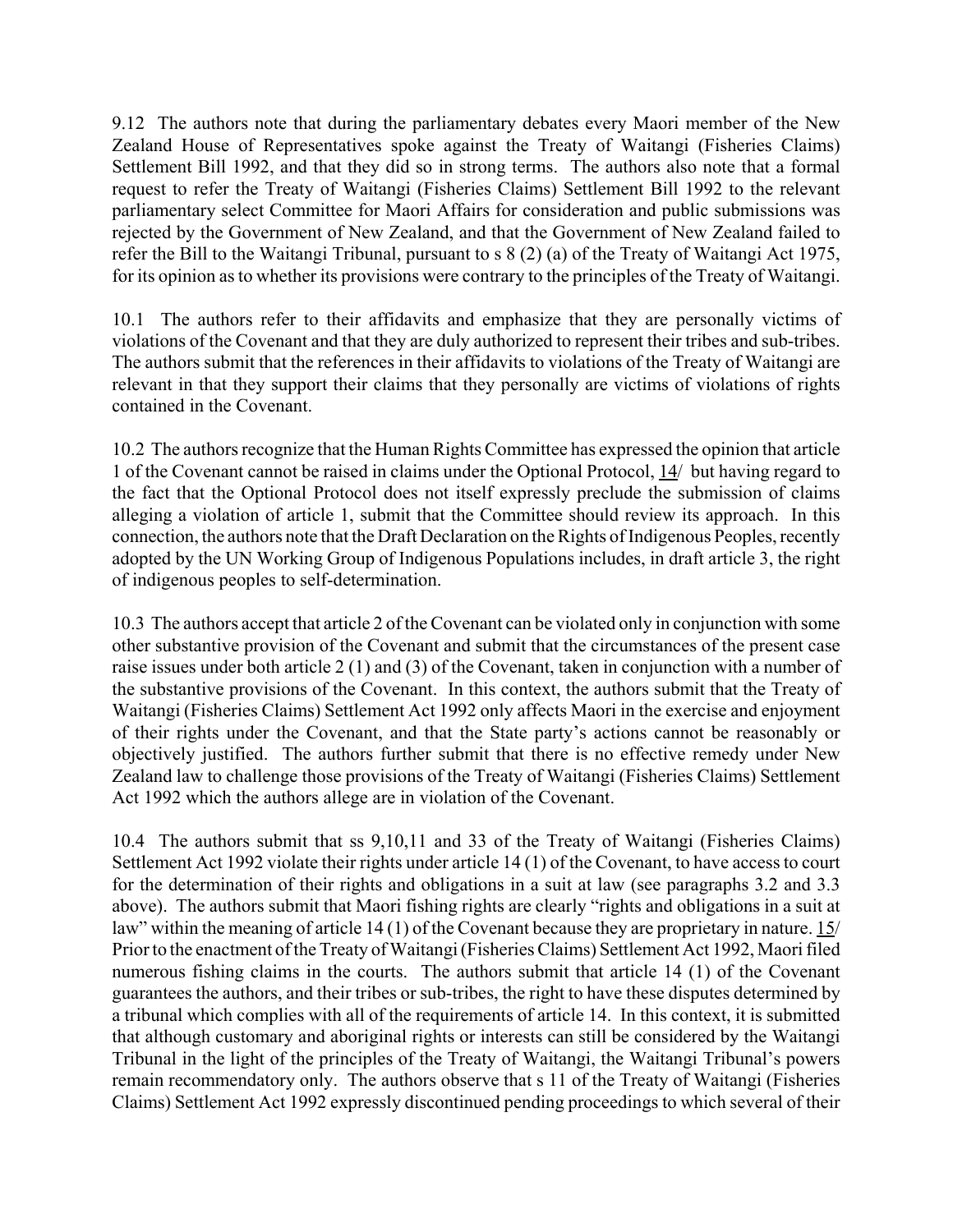tribes or sub-tribes were a party. Finally, the authors argue that the repeal of s 88 (2) of the Fisheries Act 1983 also violates their rights and the rights of their tribes or sub-tribes, under article 14 (1) of the Covenant.

10.5 As regards their claim under article 16 of the Covenant, the authors submit that article 16 gives rise to autonomous rights and holds a position which is central to the interpretation of all other relevant provisions of the Covenant. The authors further submit that "the concept of personality from a Maori perspective is somewhat broader than the traditional legal notion of that term. For Maori, there is an inextricable link between personality and the universe. Maori existence, identity and personality are only ascertainable by reference to the constituent elements of the universe." The authors submit that a proper interpretation of article 16 of the Covenant needs to take fully into account a minority's concept of personality, since article 16 must be interpreted in the light of the article 27 guarantees. The authors emphasize that the issue here goes to the very essence of personality and identify of being Maori.

10.6 With regard to their claim under article 18, the authors refer to their affidavits filed in support of the admissibility of this communication, and submit that these affidavits clearly demonstrate that the Treaty of Waitangi (Fisheries Claims) Act significantly and seriously interferes with ability of the authors, and their tribes or sub-tribes, to manifest their spiritual beliefs "in worship, observance, practice and teaching". The authors submit that the legislation fundamentally impairs the spiritual world in which they, and their tribes or sub-tribes, have traditionally lived, since it establishes a new regime for the regulation of Maori fisheries which includes a fundamental relocation of regulatory power in the hands of the Director-General of Fisheries, and removes from Maori the full regulatory power over their fisheries.

10.7 The authors further argue that the Treaty of Waitangi (Fisheries Claims) Settlement Act 1992 violates their right under article 26 of the Covenant to the equal protection of the law. The authors submit that the relevant provisions of the Act are discriminatory in that they subject the authors, and their tribes or sub-tribes, to different treatment attributable to their belonging to an identifiable distinct category of persons. They emphasize that no other group is affected by this legislation. The authors contest the State party's argument that article 26 of the Covenant is not applicable because it does not protect the special rights of indigenous people under treaties, legislation or customary law. The authors refer to the Committee's General Comment 18 and recall that article 26 of the Covenant "prohibits discrimination in law or in fact in any field regulated or protected by public authorities." The authors also contest the State party's position that the violations complained of by the authors are properly to be considered under article 27, and submit that their communication raises issues under both article 26, as well as article 27, of the Covenant.

10.8 The authors refer to the Committee's General Comment on article 27 and submit that article 27 of the Covenant clearly protects Maori enjoyment of their fishing rights. They contest the State party's position that the right of Maori to engage in fisheries activities has been "secured" by the provisions of the Treaty of Waitangi (Fisheries Claims) Settlement Act 1992 and the Maori Fisheries Act 1989. The authors disagree with the State party's assumption that the benefits provided to Maori under the legislation constitute lawful satisfaction for the extinguishment and/or effective abrogation of Maori rights. It is submitted that the Treaty of Waitangi (Fisheries Claims) Settlement Act 1992 imposes an artificial division upon their fishing rights or interests in their fisheries without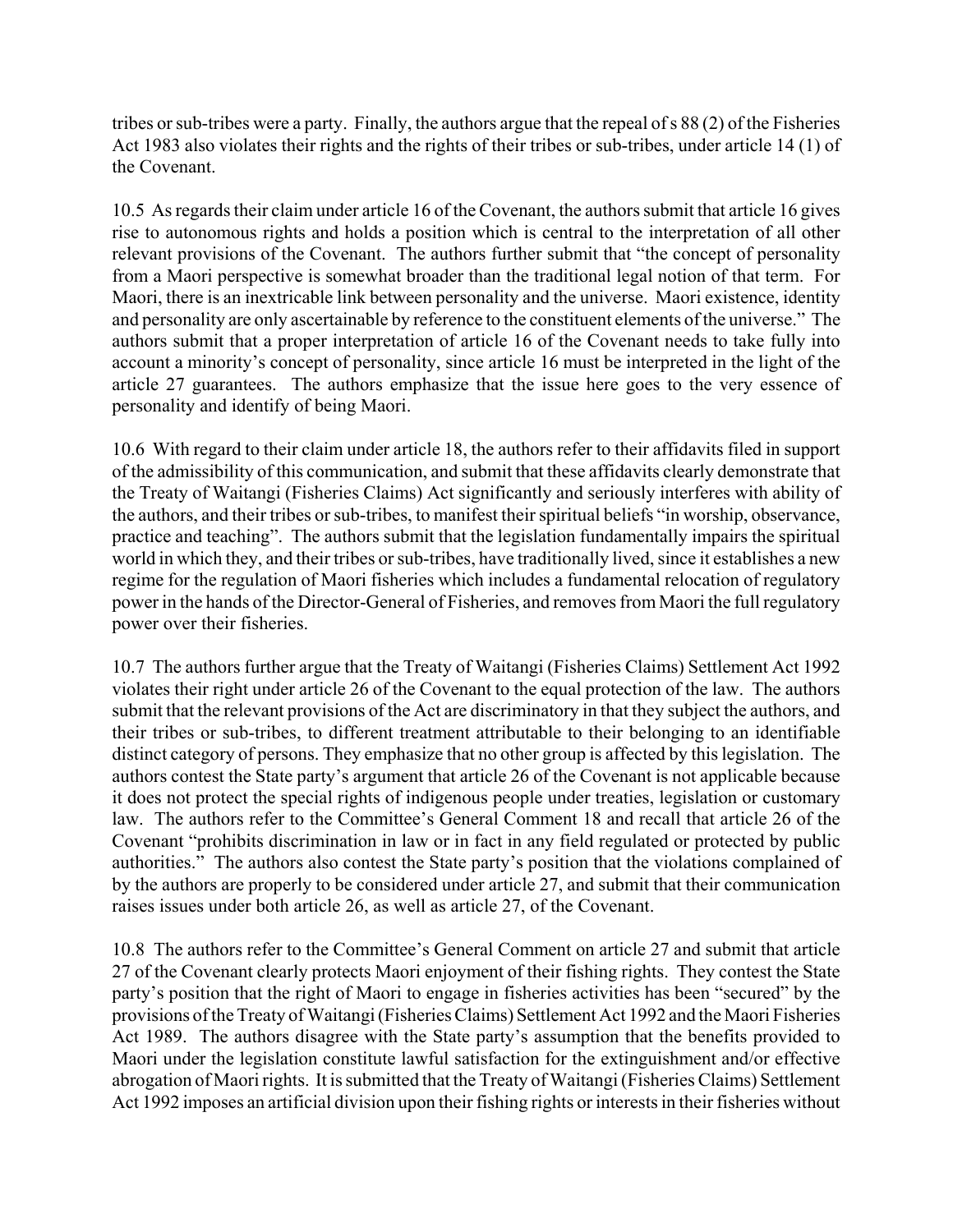regard to the scared nature of the relationship which exists between the authors (both personal and tribal) and their fisheries; it effectively curtails the ability of the authors, and their tribes or subtribes, to protect their fisheries for future generations; it extinguishes and/or effectively abrogates their common law and Treaty of Waitangi rights or interests; it affects their ability to harvest and manage their fisheries in accordance with their cultural and religious customs and traditions; and it imposes a regime which relocates regulatory power over Maori fisheries in the hands of the Director-General of Fisheries.

10.9 The authors reiterate that the level of mandate achieved for the execution of the Deed of Settlement was clearly insufficient even when judged by the Government's own criteria for assessing the sufficiency of a mandate. They submit that the Waitangi Tribunal considered that the sufficiency of a mandate was qualified by the necessity to comply with the Treaty of Waitangi, and that the Waitangi Tribunal appears to have been unaware of the criteria which the Government of New Zealand had adopted to assess the sufficiency of a mandate. They also argue that the Waitangi Tribunal clearly expressed the view that the acceptability of any "inevitable compromise to the independent rangatiratanga of the dissentients" was predicted upon the modification of the implementing legislation by the Government of New Zealand in accordance with the Waitangi Tribunal's recommendations. The authors further argue that their case is distinguishable from the case of Grand Chief Donald Marshall et al. v. Canada, since that case did not concern the necessity of obtaining a minority group's consent to the extinguishment and/or effective abrogation of its property rights and denial of access to the courts to enforce those rights.

10.10 The authors argue that article 27 of the Covenant requires the Government of New Zealand to adduce convincing and cogent evidence which establishes the necessity and proportionality of its interferences with the rights and freedoms of the authors, and their tribes or sub-tribes, as guaranteed by article 27. The authors submit that the State party has not advanced any reasons why, nor provided any empirical evidence to substantiate that ss 9, 10, 11, 33, 34, 37 and 40 of the Treaty of Waitangi (Fisheries Claims) Settlement Act 1992 are "reasonable or necessary" to achieve the objectives of ensuring proper management of fisheries, including meeting international obligations for the conservation and management of marine living resources.

10.11 Furthermore, the authors submit that article 27 of the Convention requires the Government of New Zealand to take positive steps to assist Maori to enjoy their own culture and to profess and practise their own religion. They argue that, far from fulfilling this aspect of its obligations under article 27 of the Covenant, the Government of New Zealand has, by its enactment of the Treaty of Waitangi (Fisheries Claims) Settlement Act 1992, seriously interfered with the enjoyment by the authors, and their tribes or sub-tribes, of their rights or freedoms under article 27. The authors also submit that article 27 of the Covenant requires the Government of New Zealand to implement the Treaty of Waitangi and contend that the present communication raises complex issues of law concerning the interrelationship between the obligations of the Government of New Zealand under the Treaty of Waitangi and article 27 of the Covenant.

11. The authors contest the State party's assertion that they, or their tribes or sub-tribes, have "a number of avenues available to them to seek domestic remedies", and that "[n]one of these have been exercised". They emphasize that according to New Zealand law, it is impossible to challenge any of the provisions of the Treaty of Waitangi (Fisheries Claims) Settlement Act 1992 on the basis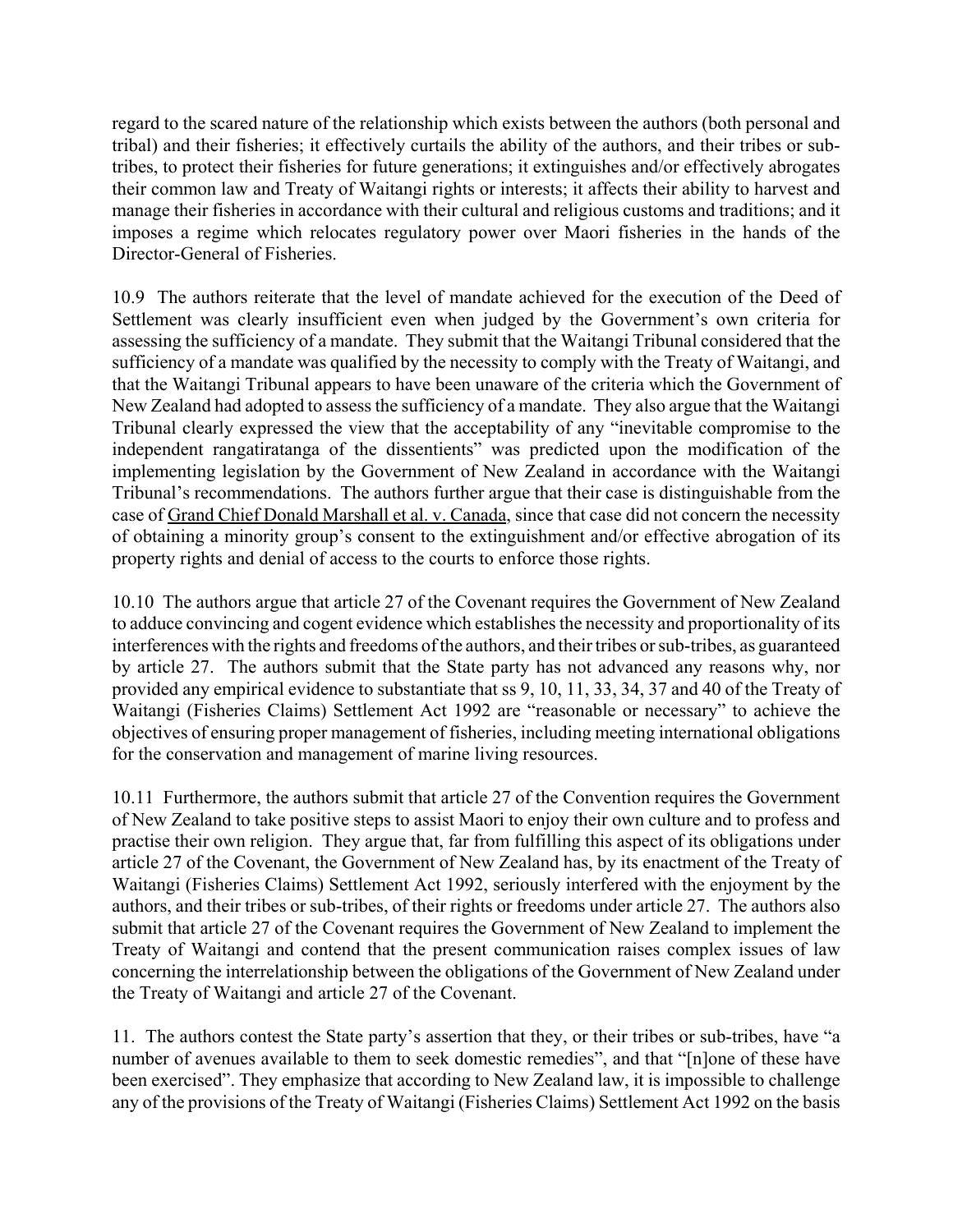that they violate rights or freedoms recognized in the Covenant. In these circumstances, the authors submit that there are no effective remedies available to them under New Zealand law and there has been full compliance with article 5 (2) (b) of the Optional Protocol. In this context, the authors recall that the findings and recommendations of the Waitangi Tribunal are not legally binding of the Government of New Zealand and that the Government of New Zealand's record of implementation of Waitangi Tribunal recommendations has been less than fulsome.

12. The authors refer to their affidavits and submit that their claims raise specific, serious, substantive and significant issues concerning the Government of New Zealand's compliance with its obligations under the Covenant. It is submitted that on no reasonable basis could it be maintained that the communication should be regarded as only a generalized attack against the settlement. Accordingly, the authors submit that the Government of New Zealand's contention that the present communication constitutes an abuse of the right of submission is without substance or foundation.

## State party's further submission

13.1 By a further submission of 6 September 1995, the State party comments on some issues raised by the authors.

13.2 The State party notes that the authors have requested the Committee to consider specific allegations of violations of the Treaty of Waitangi and submits that the Committee has no competence to pronounce upon the validity of actions under the Treaty, except in so far as such actions may constitute a breach of articles 6 to 27 of the Covenant.

13.3 The State party also provides additional background information about the Fisheries Management in New Zealand. It states that the fishing industry saw a dramatic growth in the early 1960s with the expansion of an exclusive fisheries zone of nine, and later 12 miles. At that time, all New Zealanders, including Maori, could apply for and be granted a commercial fishing permit; the majority of commercial fishers were not Maori, and of those who were, the majority were parttime fishers. In the early 1980s, inshore fisheries were over-exploited and the Government placed a moratorium on the issue of new permits and removed part-time fishers from the industry. This measure had the unintended effect of removing many of the Maori fishers from the commercial industry. Since the efforts to manage the commercial fishery fell short of what was needed, the Government introduced a system of quota management in 1986. This system generated opposition from Maori, who, because of their low representation in the commercial fishing industry, had not been allocated significant quantities of quota. Following several actions the Courts instructed the Minister of Fisheries not to proceed with the implementation of the Quota Management System until Maori rights to commercial fishery had been resolved. The Government then embarked on negotiations with the Maori in an effort to reach a settlement. These negotiations first resulted in the Maori Fisheries Act 1989. Under the Act, Maori can apply to manage the fishery in areas which had customarily been of special significance to a tribe or sub-tribe, either as a source of food or for spiritual reasons.

13.4 Following the Waitangi Tribunal report of August 1992 on the Ngai Tahu Sea Fishing, in which it found that Ngai Tahu, the largest tribe from the South Island of New Zealand, had a development right to a reasonable share of deep water fisheries, the Maori Fisheries Negotiators and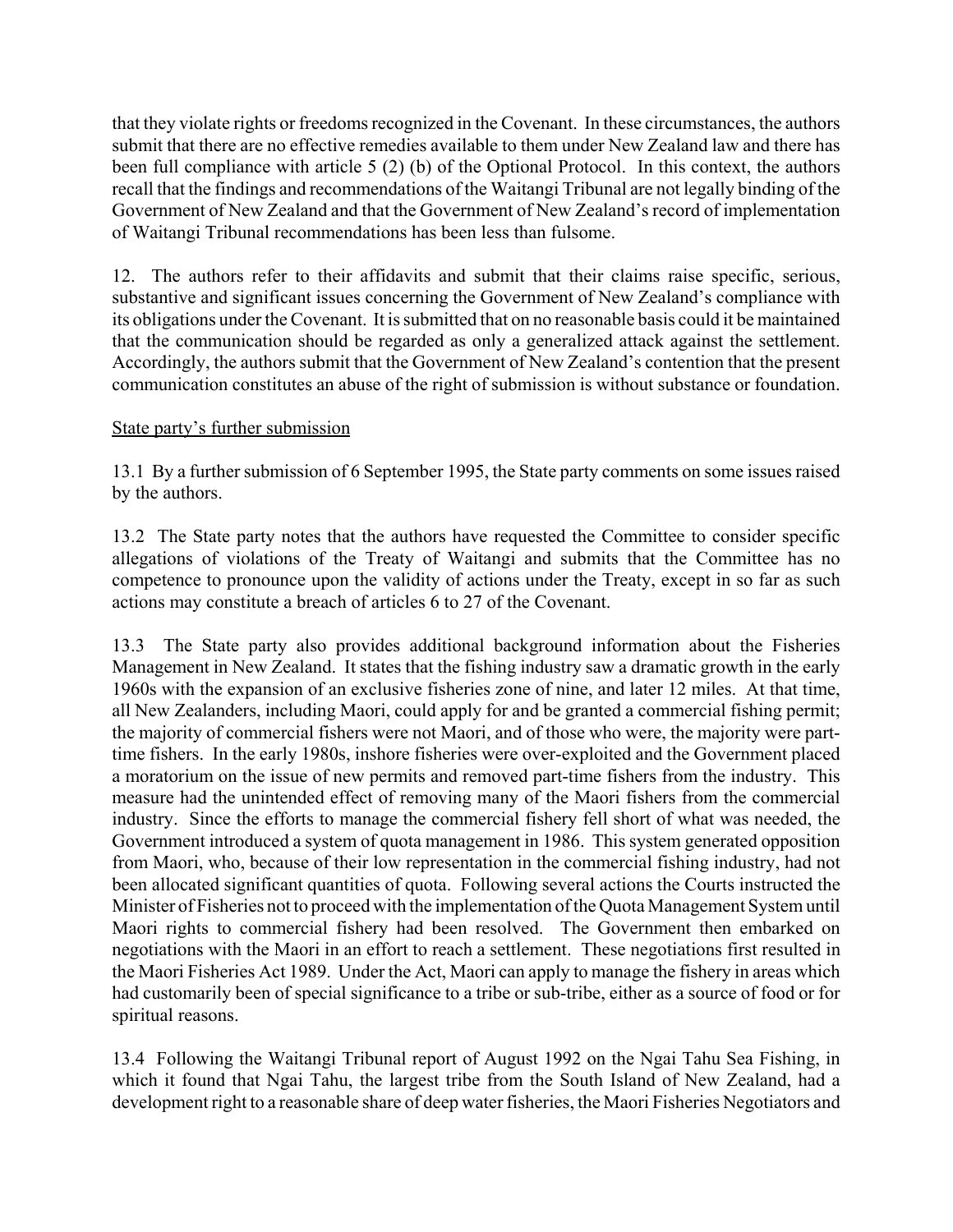the Maori Fisheries Commission approached the Government with a proposition that the Government provide funding for the purchase of Sealords as part of a settlement of Treaty claims to Fisheries. Negotiations were then entered into, leading to the signing of the Memorandum of Understanding and subsequently to the Deed of Settlement, which provided the platform for the enactment of the Treaty of Waitangi (Fisheries Claims) Settlement Act 1992.

13.5 The State party emphasizes that it is evident from the Memorandum of Understanding that it was the common understanding of the Government and the Maori Fisheries Negotiators that the settlement was conditional on confirmation of the Negotiators' mandate to act on behalf of all Maori. Subject to this confirmation, the proposal stipulated that the Sealords purchase would result in the settlement of all Maori rights and interests in New Zealand's commercial fisheries, that the settlement would include the introduction of legislation to repeal section 88 (2) of the Fisheries Act 1983 and all other legislation conferring legal entitlements to all Maori fisheries rights and interests, the discontinuance of all litigation in pursuit of Maori rights or interests in commercial fishing and Maori endorsement of the Quota Management System. The State party refers to the Court of Appeal decision in Te Runanga o Wharekauri Rekohu v. Attorney-General, in which it was found that the proposal negotiated between the Government and the Maori Fisheries Negotiators was consistent with the Government's duty under the Treaty of Waitangi and that a failure to take the opportunity presented by the availability of Sealords for purchase would have been inconsistent with that duty. The State party further refers to similar sentiments expressed by the Waitangi Tribunal.

13.6 As regards the question whether the Deed had sufficient support from Maori, the Government refers to the finding of the Waitangi Tribunal, that there was indeed a mandate for the settlement, provided that the Waitangi Treaty was not compromised. In this connection, the State party emphasizes that it is essential to the process of reaching any agreement between Government and Maori that the Government be able to negotiate freely with persons who represent the spectrum of Maori interests and have an adequate mandate to speak on behalf of wider groups. In this connection, the State party submits that the settlement could only be workable if applicable to all Maori. The State party adds that the ascertainment of the adequacy of a mandate on the part of the Maori negotiators is complicated by the lack of formalised lines of accountability in the Maori community.

13.7 As to the actual negotiations, the State party submits that the four Maori negotiators had been appointed by a national hui of Maori held in June 1988. By the time of the Sealords negotiations they had been joined by four alternatives whose appointment had been endorsed at an annual general meeting of the Maori Fisheries Commission in July 1992. The State party emphasizes that the eight negotiators were chosen by Maori to represent Maori. The State party explains that, after the signing of the Memorandum of Understanding, the Negotiators embarked on a series of hui and other consultations to explain the agreement to Maori and to seek their endorsement, in the short time available for the confirmation of the Sealords deal. The State party provides figures of attendance and representation and concludes that it is clear that those iwi in support of the deal represented a large majority of Maori who are affiliated to an iwi. The State party acknowledges that Maori were not unanimously in support of the Sealords deal and that there were significant voices of opposition raised. It submits, however, that against this opposition, it had to weigh the fact that the large majority of Maori, including prominent and influential members, were in favour of the deal. Furthermore, the State party emphasizes that responsibility for satisfying the Government that the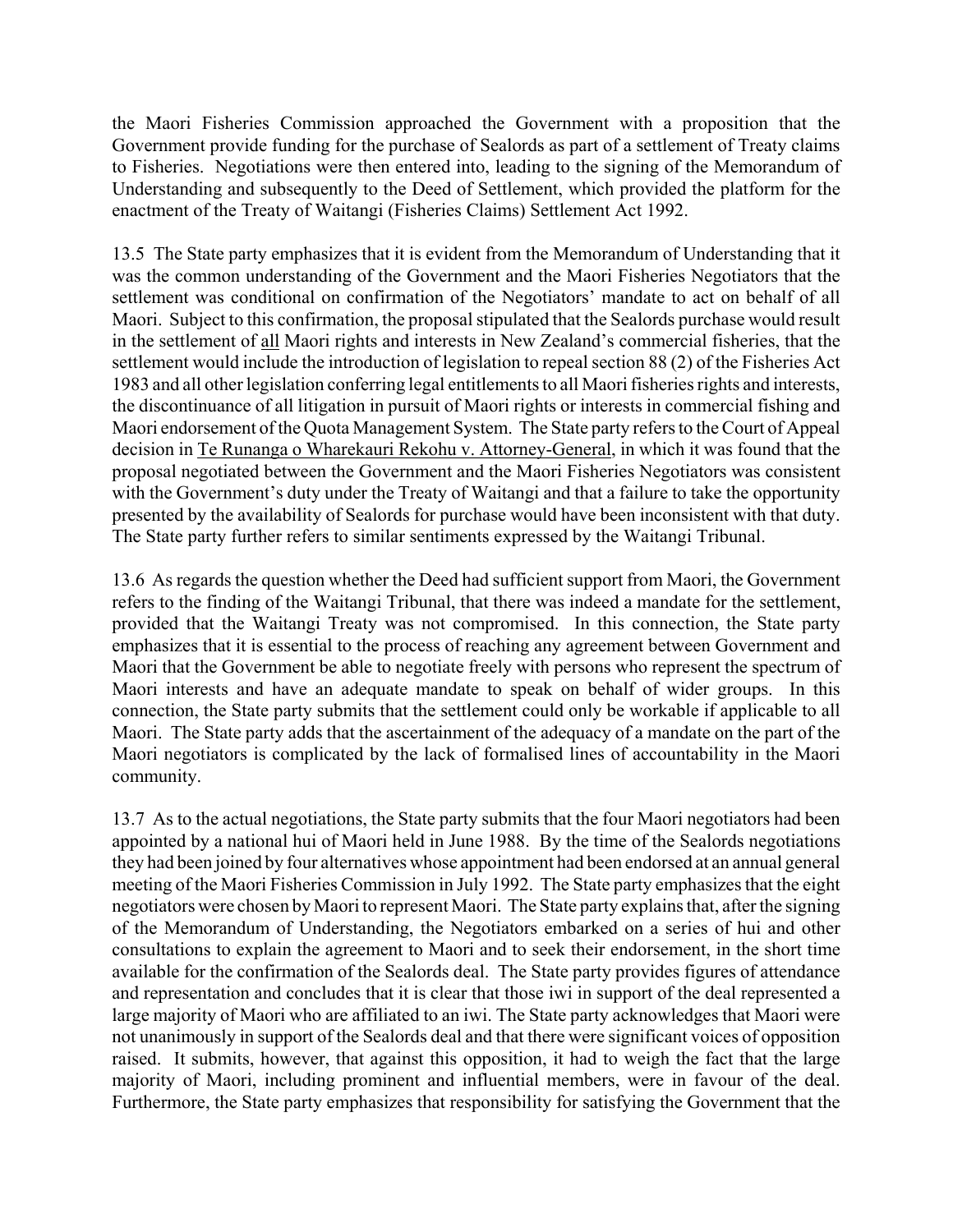proposal had the support of Maori lay with the Negotiators, and that the process of internal decision making within Maori was not a matter of direct concern to the Government which was entitled to reply on the report of the Negotiators. As regards the authors' contention that the support expressed fell short of the Government's own standards, the State party explains that the criteria referred to by the authors were developed in order to assess the political risk of a settlement. While not all the criteria established were satisfied, the general impression was that the Sealords' proposal had the overall support of Maori. In this connection, the State party points out that they received similar advice from the Maori Fisheries Commission on this point.

13.8 The State party submits that the Treaty of Waitangi (Fisheries Claims) Settlement Act 1992 basically gives effect to the provisions of the Deed and takes into account the recommendations of the Waitangi Tribunal, expressing the settlement as being in fulfilment, satisfaction and discharge of Maori rights to commercial fishing. The State party emphasizes that while section 9 of the Act excludes from the jurisdiction of the court the ability to enquire directly into Maori commercial fishing claims, it does not affect the ability of the courts to enquire into Maori rights to the benefits secured by the settlement of such claims. As regards non-commercial fishing rights, the State party explains that section 10 of the Act does not extinguish Maori interests, but, in order to ensure certainty and equity as to the nature and content of non-commercial fishing rights, excludes those rights from direct legal enforcement except in the context of regulations recommended by the Minister, after consultations with Maori. Since the principles of the Treaty of Waitangi continue to apply to non-commercial fishing rights, the regulations or decisions made under the regulations can be reviewed by the courts for their compliance with the Treaty.

13.9 As to the authors' criticism of the Quota Management System, the State party states that the system was introduced out of the need for effective measures to conserve the depleted inshore fishery. In this context, the State party submits that it had a duty to all New Zealanders to conserve and manage the resource for further generations. The State party emphasizes that while the Quota Management System imposed a new regime which changed the nature of the Maori commercial fishing interest, this was based on the reasonable and objective needs of overall sustainable management.

13.10 As to recent developments, the State party submits that widespread consultation with Maori has been initiated at a local level in order to develop regulations under section 10 of the Treaty of Waitangi (Fisheries Claims) Settlement Act, which will recognize and provide for Maori customary rights and interests. The State party adds that judicial review of the Minister's acts under the regulations is possible, as in a consideration of the form of the regulations by the Waitangi Tribunal.

13.11 The State party denies that the Treaty of Waitangi (Fisheries Claims) Settlement Act deprives Maori of their rights to access to the Courts in respect of fishing rights and refers to numerous cases pending before the Courts in relation to the proposed allocation of fisheries resources amongst Maori. The State party explains that the right to revenue through quota, together with Maori participation in the Sealords deal, is the modern day embodiment of Maori claims to the commercial fishery. The State party reiterates that the 1992 Act did not extinguish Maori rights to commercial fishing, but, on the contrary, satisfied and discharged them, and in so doing, changed the manner in which they found expression. The State party submits that while the Treaty of Waitangi (Fisheries Claims) Settlement Act 1992 excluded from the jurisdiction of the Courts the right to inquire directly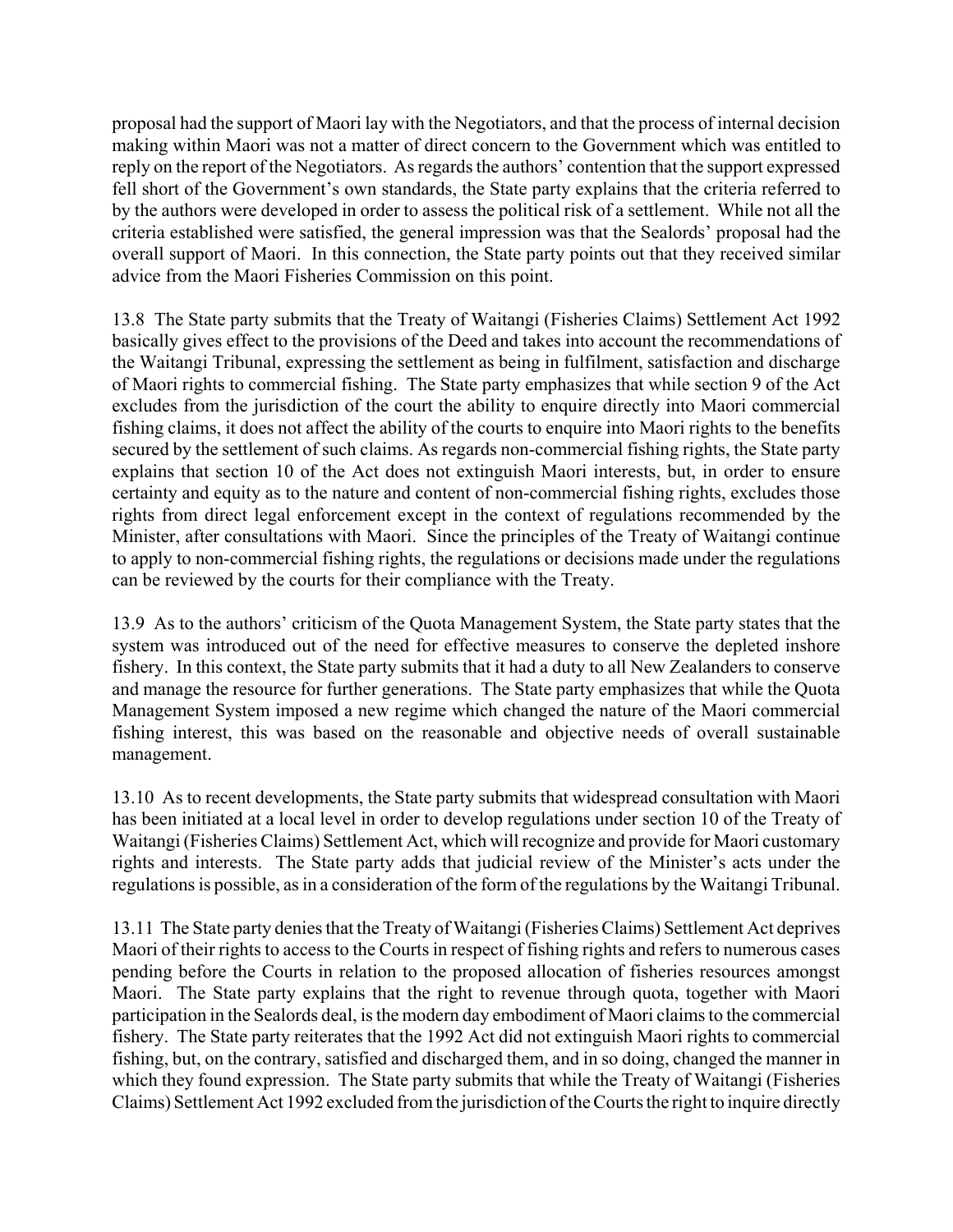into commercial fishing rights per se, it imposed no restriction on the ability to challenge before the courts the right to revenue resulting from the settlement.

13.12 The State party further submits that a comprehensive review of all fisheries legislation is under way and that the draft Bill makes significant provision for Maori interests which will complement and consolidate the Treaty of Waitangi (Fisheries Claims) Settlement Act.

14.1 The State party maintains that the communication is inadmissible in all its aspects. Whereas the State party does not maintain its challenge to the standing of the authors, it points out that other Maori who have similar standing and claims to authority within the same tribes as some of the authors have taken very different positions from those of the authors, both as to the overall acceptability of the Fisheries Settlement and as to the extent to which their particular tribe consented to it.

14.2 As regards the authors' claim under article 1 of the Covenant, the State party reiterates that this claim is inadmissible in the light of the prior jurisprudence by the Committee. As to the reference made by the authors to the inclusion of a right to self-determination in a Draft Declaration on the Rights of Indigenous Peoples, the State party submits that this inclusion, which is still subject to negotiation among States, can have little bearing of the interpretation of article 1 of the Covenant and on the Committee's decisions under the Optional Protocol in this regard.

14.3 The State party reiterates that the authors' claim under article 2 of the Covenant is inadmissible, since they have failed to substantiate a breach by the State party of this article. The State party contends that, since there have been no violations of the rights guaranteed under part II of the Covenant in the context of the Fisheries Settlement, the issue of remedy is moot. In this connection, the State party explains that pursuant to the constitutional arrangements, the Bill of Rights cannot be invoked before the Courts as a ground for striking down legislation. However, if the Attorney - General is of the opinion that a provision in a Bill before Parliament might be inconsistent with the Bill of Rights, he has to prepare a report for consideration by Parliament. As regards the Treaty of Waitangi (Fisheries Claims) Settlement Bill, the Attorney-General concluded that no such inconsistency arose.

14.4 As regards the authors' claim that their rights under article 14, paragraph 1, have been violated, the State party contends that the authors' interpretation of article 14, paragraph 1, is clearly beyond the scope of what the right was intended to guarantee. The State party submits that the requirements of article 14, paragraph 1, do not exist in a vacuum but must be interpreted in the light of its object and purpose in the Covenant. In this connection, the State party refers to the Committee's general comment on article 14 and submits that the object and purpose of article 14, paragraph 1, are clear: the article prescribes procedural standards which must be upheld to ensure the proper administration of justice. The State party refers to the introductory words of the second sentence of article 14, paragraph 1, "in the determination of" and argues that these words establish the need for jurisdiction on the part of the competent courts or tribunals before the procedural requirements prescribed by the article arise. The State party submits that to the extent that rights are recognized in common law or statute as being justiciable, the authors are being guaranteed their right under article 14, paragraph 1. Whereas the State party acknowledges that article 14, paragraph 1, can be interpreted as guaranteeing a right to access to court where an individual has rights recognized at law and when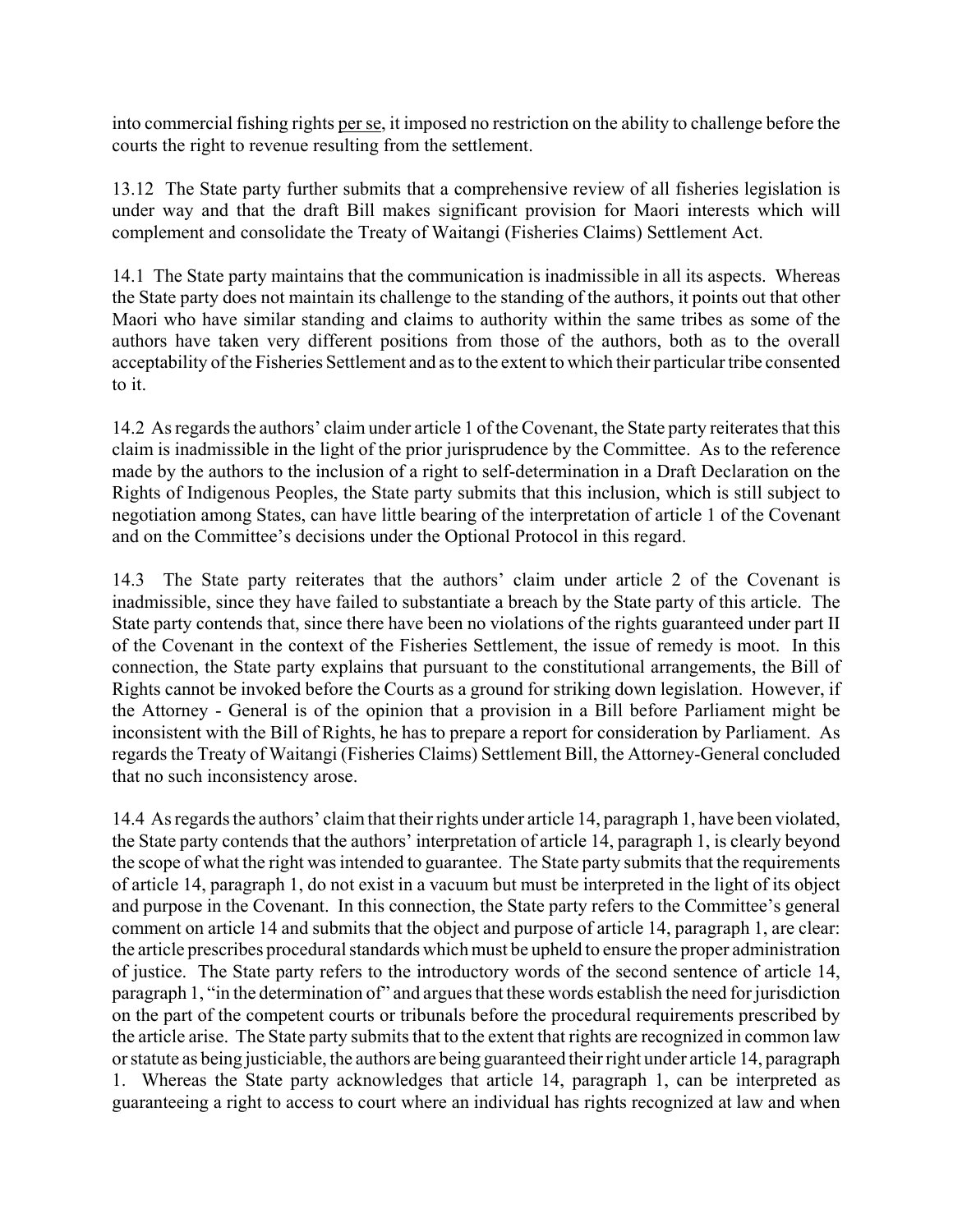the court or tribunal has jurisdiction to consider those rights, it contests that article 14, paragraph 1, gives the right to have any matters adjudicated where there is no court or tribunal with jurisdiction to consider such matters and regardless of whether the claim is based on rights which have been recognized as justiciable under the domestic law in place at that time.

14.5 Moreover, the State party recalls that sections 9 and 10 of the Treaty of Waitangi (Fisheries Claims) Settlement Act 1992 do not abolish Maori rights to adjudication in matters of fishing (see 13.8 and 13.11 above). In this context, the State party explains that the rationale for the discontinuance of proceedings in section 11 of the Act was not to deny the claimants their right to adjudication, but because those claims had been settled through the Act.

14.6 As regards the authors' claim under article 16 of the Covenant, the State party notes that the arguments they put forward in substantiation of their claim, do not relate to and are therefore incompatible with article 16.

14.7 As to the arguments put forward by the authors in substantiation of their claim under article 18, the State party notes that their analysis of the effects of the new Act fails to acknowledge the very influential role that Maori will play in establishing the regulatory regime for non-commercial fishing under the Act, and ignores the fact that the regime itself is subject to the principles of the Treaty of Waitangi.

14.8 As to the authors' claim under article 26, the State party explains that, to the extent that a differentiation is made between Maori and non-Maori New Zealanders in the recognition of fishing rights, this differentiation is based on "reasonable and objective criteria", namely the Government's responsibility under the Treaty of Waitangi to protect the interests of Maori.

14.9 As regards the authors' claim under article 27, the State party reiterates that they have failed to substantiate their allegation, since the rights of Maori to engage in fisheries activities were not extinguished and have indeed been secured through the Treaty of Waitangi (Fisheries Claims) Settlement Act 1992. The State party submits that the Act provides a vehicle for full Maori participation, on terms set by Maori, in a company controlled by Maori, in the commercial fishing industry, and specifically protects Maori rights in and influence over the non-commercial fishery. In this connection, the State party argues that the authors' claim that the right to freedom to religion guaranteed to minorities by article 27 entitles them to complete freedom from regulation cannot be sustained on the basis of the Covenant. The State party also takes issue with the authors' assertion that their case is distinguishable from the case of Grand Chief Donald Marshall et al. v. Canada and argues that the distinction made by the authors is not sustainable in the light of the comments made by the Waitangi Tribunal. The State party recalls that a minority's right to enjoy its culture must be viewed in context, and that such right may be subject to reasonable regulation or other controls or limitations, provided that this does not amount to a denial of the right, and provided that the measures have a reasonable and objective justification and are consistent with the other provisions of the Covenant. The State party submits that the Treaty of Waitangi (Fisheries Claims) Settlement Act fulfils these criteria.

Issues and proceedings before the Committee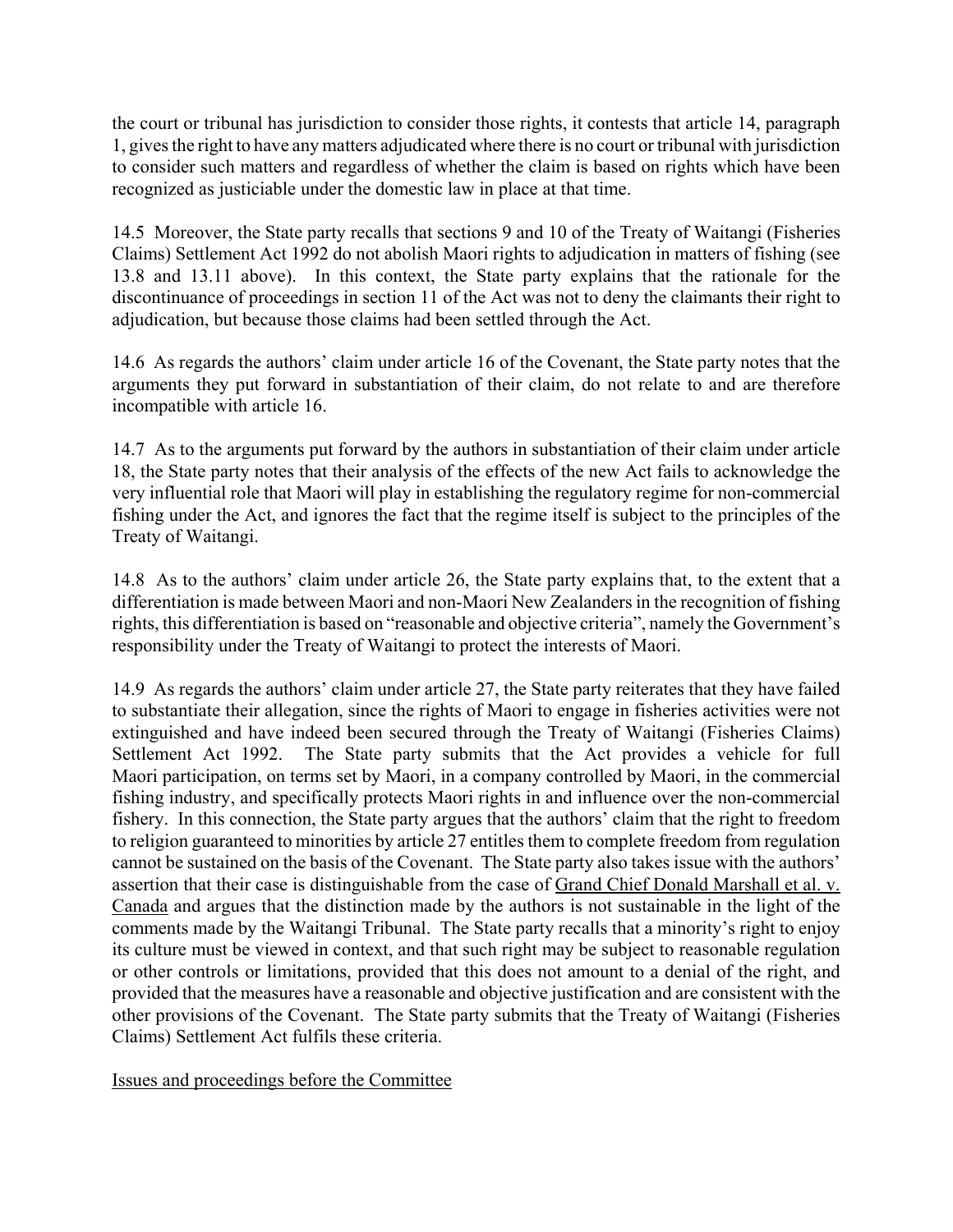15.1 Before considering any claim contained in a communication, the Human Rights Committee must, in accordance with rule 87 of its rules of procedure, decide whether or not it is admissible under the Optional Protocol to the Covenant.

15.2 The Committee has ascertained, as required under article 5, paragraph 2 (a) of the Optional Protocol, that the same matter is not being examined under another procedure of international investigation or settlement.

15.3 The Committee has taken note of the State partyís contention that the authors have not exercised any avenues available to them to seek domestic remedies, including the possibility to bring claims concerning non-commercial fisheries before the Waitangi Tribunal, and the possibility to seek a declaration that regulations relating to customary food gathering were ultra vires; with regard to commercial fisheries, procedures exist for the Maori to seek review of the Treaty of Waitangi Fisheries Commission's decisions (see paras. 6.1-6.4 above). The Committee observes, however, that the State party has not shown how the stated remedies would, in practice, be available and effective in the specific circumstances of the authors' communication, which includes a specific complaint that remedies formerly available to them have now been repealed, it further notes that the authors' disputes with the Government of New Zealand are long-standing, in particular that the Maori tribes filed an application with the High Court of New Zealand in 1987 and that because of the nature of the disputes, the exhaustion of domestic remedies would be very prolonged. The Committee therefore finds that it is not precluded by article 5, paragraph 2 (b), from considering the communication.

15.4 As to the State party's argument that the authors' communication pertaining to selfdetermination should be declared inadmissible because the Committee is not empowered to consider communications alleging violations of article 1 of the Covenant, the Committee finds that, in the instant case, only the consideration of the merits of the case will enable the Committee to determine the relevance of article 1 to the authors' claims under article  $27$ .

15.5 The Committee has taken due note of the authors' claim, formulated in its response to the State party's observations on admissibility (see para. 10.4), that the new legal regime in New Zealand effectively denies them the right to have access to court for the determination of their fishing rights, which they contend are "rights and obligations in a suit at law". In this connection, the Committee notes that the authors had already filed numerous fishing claims in the courts prior to the enactment of the 1992 Settlement Act, which were discontinued by virtue of the new law. The Committee has also noted the State party's contention that the authors' interpretation of article 14 is so far too broad and that the article does not provide a general right to access to court in the absence of rights and jurisdiction recognized by law. The Committee considers that the scope of article 14, paragraph 1, and its application to the authors' case is an issue which should be examined on the merits.

15.6 As to the authors' claim under article 16 of the Covenant, the Committee finds that the facts submitted do not appear to come within the scope of this article. It notes that whereas some claims are no longer justiciable, the Maori are not denied their legal personality to engage in legal proceedings generally. This part of the communication is therefore inadmissible.

15.7 With regard to the authors' allegations under articles 18 and 26 of the Covenant, the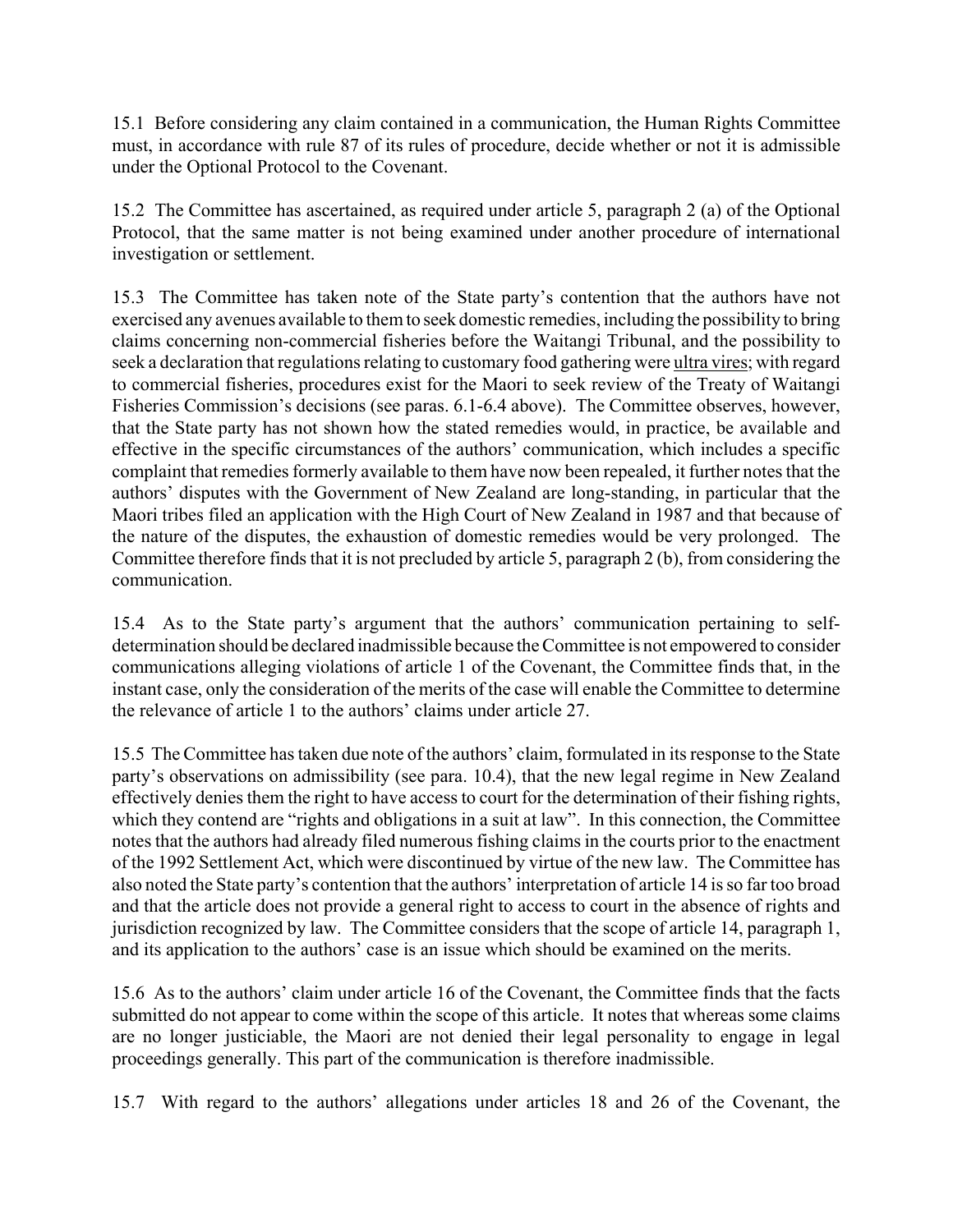Committee finds that the authors have not substantiated, for purposes of admissibility, how the Treaty in question or any actions of the Government of New Zealand could be deemed to violate their rights to freedom of religious worship and belief or otherwise subject them to discrimination or to a denial of equality before the law.

15.8 As to the authors' claims under article 27, the Committee recalls its jurisprudence that economic authority such as fishing may be part of a people's culture and as such protected under article 27. 16/ The Committee finds that the authors have substantiated their claims, for purposes of admissibility.

16. The Committee is well aware that both parties have already, in their submissions under rule 91 of the rules of procedure, commented extensively on the merits of the authors' claims. At this stage the Committee must, however, limit itself to the procedural requirement of deciding whether or not the communication is admissible. Should the State party wish to make a further submission on the merits of the case, it should do so within six months of the transmittal to it of the present decision. The authors of the communication will be given an opportunity to comment thereon. If no further explanations or statements are received from the State party under article 4, paragraph 2, of the Optional Protocol, the Committee will proceed to adopt its Views in the light of the written information already submitted.

17. The Human Rights Committee therefore decides:

 $\frac{1}{2}$ 

(a) That the communication is admissible in so far as it may raise issues under articles 14, paragraph 1, and 27 in conjunction with article 1 of the Covenant;

(b) That, in accordance with article 4, paragraph 2, of the Optional Protocol, the State party shall be requested to submit to the Committee, within six months of the date of transmittal to it of this decision, written explanations or statements clarifying the matter and the remedy, if any, that may have been taken by it;

(c) That any explanations or statements received from the State party shall be communicated by the Secretary-General to the authors, under rule 93, paragraph 3, of the Committee's rules of procedure, with the request that any comments which the authors may wish to submit thereon should reach the Human Rights Committee, in care of the Centre for Human Rights, United Nations Office at Geneva, within six weeks of the date of the transmittal;

(d) That this decision shall be communicated to the State party and to the authors of the communication.

<sup>\*/</sup> All persons handling this document are requested to respect and observe its confidential nature.

<sup>1/</sup> Communication No. 167/1984, Views adopted on 26 March 1990, CCPR/C/38/D/167/1984, paragraph 32.2.